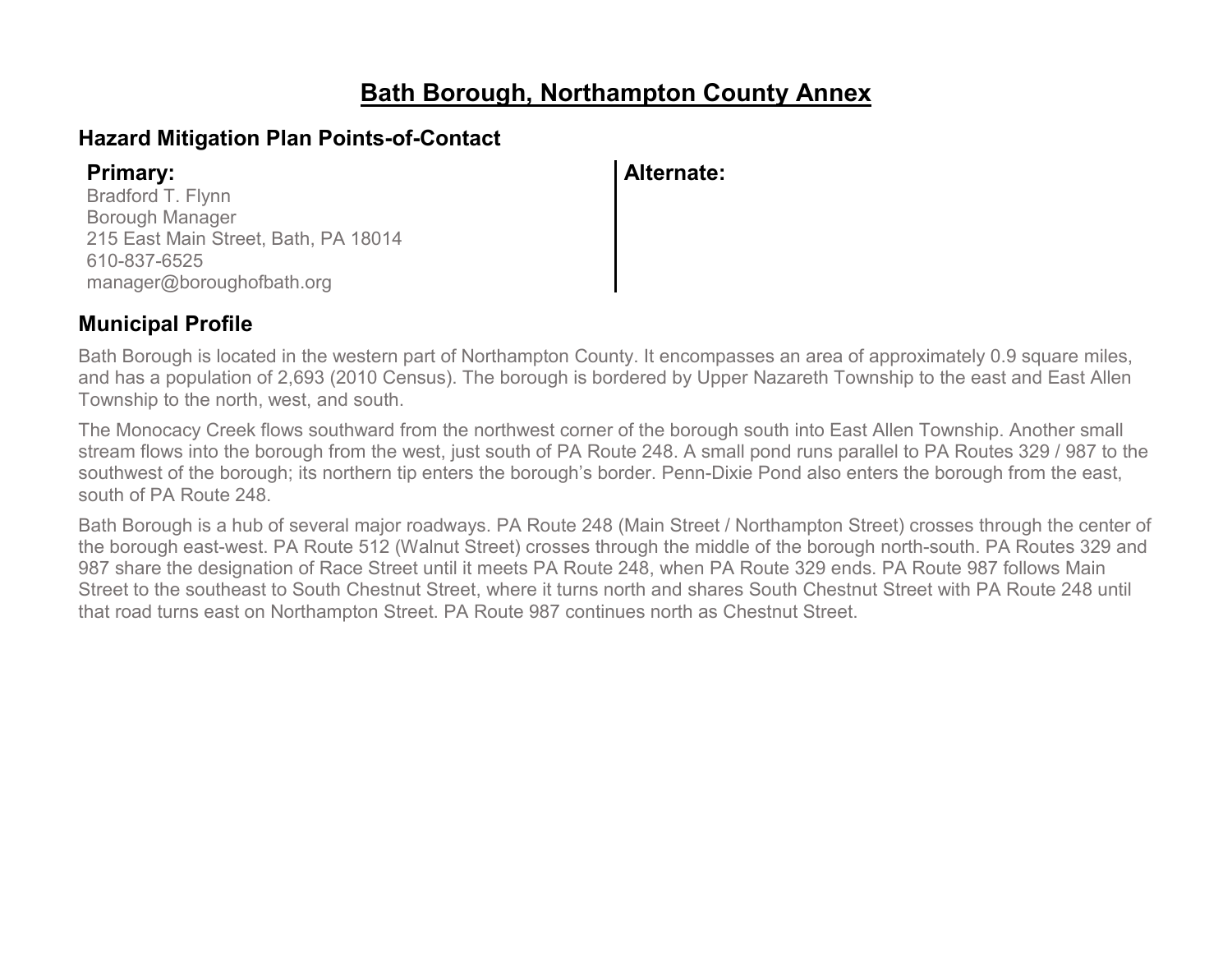### **Municipal Participation**

1. Identify municipal stakeholders to be involved in the planning process such as, floodplain administrator, public works, emergency management, engineers, planners, etc., and include their specific role in the process.

Bradford T. Flynn, Borough Manager Role: Floodplain Administrator, planning, coordinating information and communicating with stakeholders

Chuck Tulley, Bath Fire Department, Chief Role: Emergency management and fire protection service coordinator; risk and exposure assessments / planning

Ron Madison (Collier's Engineering & Design) Role: Engineering / Planning

2. Identify community stakeholders such as; neighborhood groups, religious groups, major employers / businesses, etc., that will be informed and / or involved in the planning process and describe how they will be involved.

No identifiable groups to include at this time.

3. Describe how the public **will be engaged** in the current planning process examples, newsletters, social media, etc., **and how they were engaged** since the 2013 Hazard Mitigation Plan.

The borough may add information pertaining to hazard mitigation in the Winter Newsletter, social media and the borough's website. Since 2013, it is unknown how the public was involved in the 2013 Hazard Mitigation planning process. There exists no records on file determining how community involvement was achieved.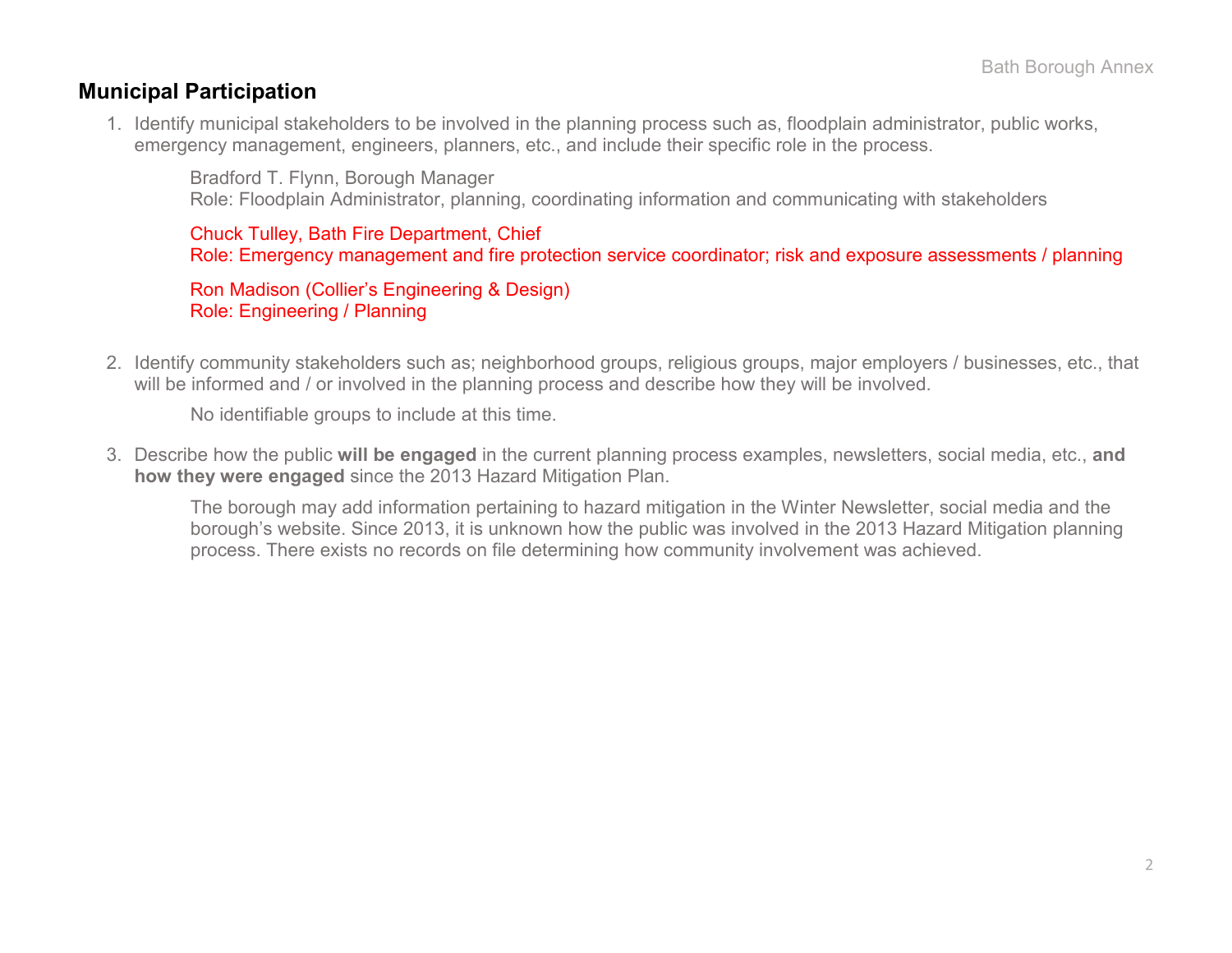# **Compliance with the National Flood Insurance Program (NFIP)**

| <b>Topic</b>                                                                                                                                      | Identify source of information, if<br>different from the one listed.  | <b>Additional Comments</b>                                                                                                                                                                                                                                                                                                    |
|---------------------------------------------------------------------------------------------------------------------------------------------------|-----------------------------------------------------------------------|-------------------------------------------------------------------------------------------------------------------------------------------------------------------------------------------------------------------------------------------------------------------------------------------------------------------------------|
| <b>1. Staff Resources</b>                                                                                                                         |                                                                       |                                                                                                                                                                                                                                                                                                                               |
| Is the Community Floodplain Administrator (FPA) or NFIP Coordinator certified?                                                                    | <b>Community FPA</b>                                                  | Yes. The FPA is the Borough<br>Manager; no, the Borough Manager<br>is not certified. Open to certification<br>process.                                                                                                                                                                                                        |
| Is floodplain management an auxiliary function?                                                                                                   | <b>Community FPA</b>                                                  | Unsure. Believed to be a primary<br>function.                                                                                                                                                                                                                                                                                 |
| Provide an explanation of NFIP administration services (e.g., permit review,<br>GGIS, education or outreach, inspections, engineering capability) | <b>Community FPA</b>                                                  | Bath Code of Ordinances No. 2014-<br>640, which amends Chapter 172<br>Zoning; providing for Flood Plain<br>Management Regulations, identifies<br>responsible parties, obtaining a<br>permit for any construction within a<br>floodplain. Sets minimum<br>requirements for construction and<br>development within floodplains. |
| What are the barriers to running an effective NFIP program in the community, if<br>any?                                                           | <b>Community FPA</b>                                                  | Failure in local succession planning;<br>current manager was unaware of this<br>management responsibility. Learning<br>of this entirely through the 2018<br>Mitigation Planning process.                                                                                                                                      |
| 2. Compliance History                                                                                                                             |                                                                       |                                                                                                                                                                                                                                                                                                                               |
| Is the community in good standing with the NFIP?                                                                                                  | State NFIP Coordinator, FEMA NFIP<br>Specialist, or community records | Since the adoption of Ordinance No.<br>2014-640, Senior Mitigation Planning<br>Specialist, Katie Lipiecki, CFM of<br>FEMA stated the ordinance<br>amendment brought Bath into<br>compliance with NFIP and FIRM.<br>Letter CID #420717 issued August<br>1st, 2014.                                                             |
| Are there any outstanding compliance issues (i.e., current violations)?                                                                           |                                                                       | None                                                                                                                                                                                                                                                                                                                          |
| When was the most recent Community Assistance Visits (CAV) or Community<br>Assistance Contact (CAC)?                                              |                                                                       | Unknown                                                                                                                                                                                                                                                                                                                       |
| Is a CAV or CAC scheduled or needed?                                                                                                              |                                                                       | Unknown                                                                                                                                                                                                                                                                                                                       |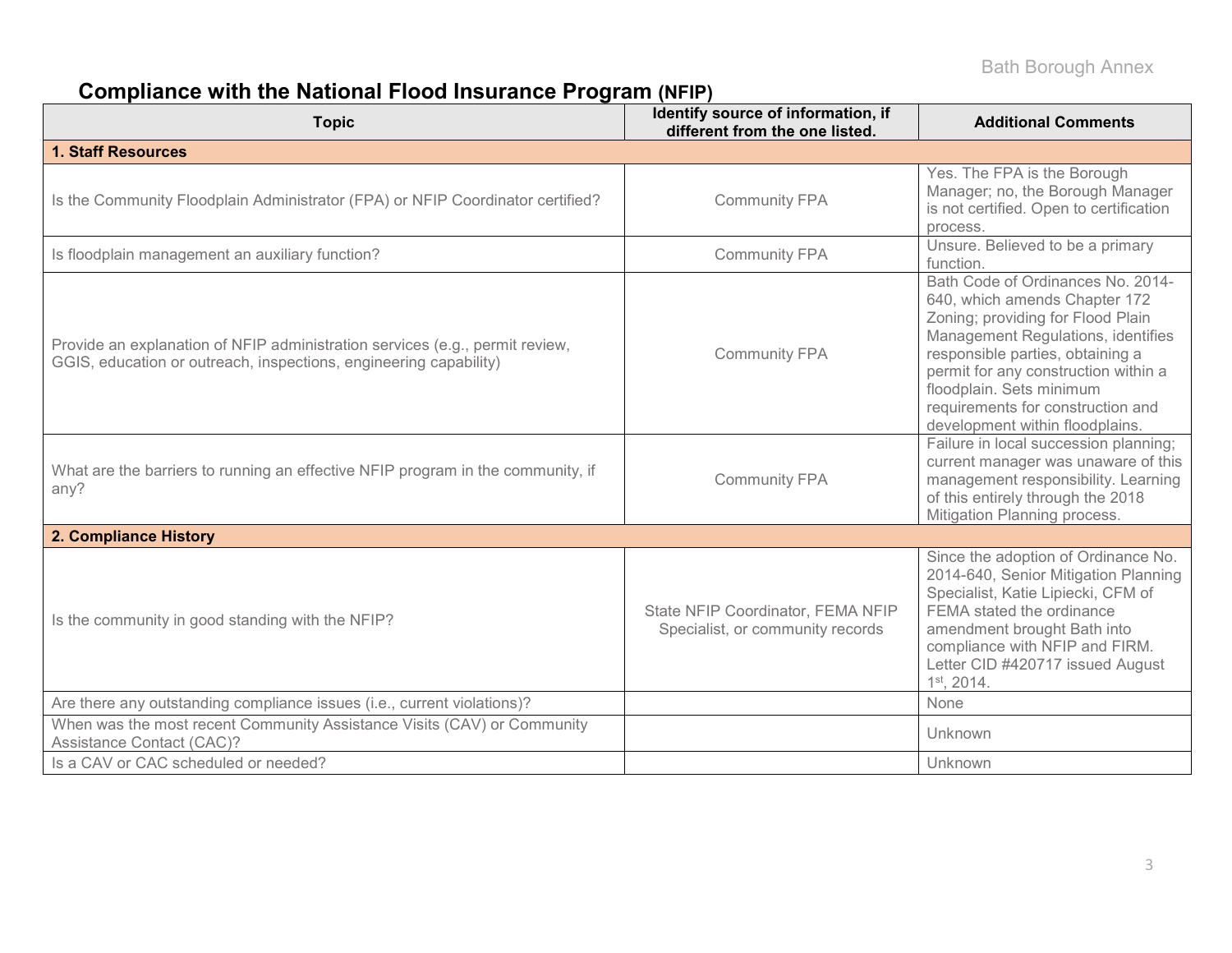# **Compliance with the National Flood Insurance Program (NFIP) –** *continued*

| <b>Topic</b>                                                                                                                                     | Identify source of information, if<br>different from the one listed.     | <b>Additional Comments</b>                                                                                                                 |
|--------------------------------------------------------------------------------------------------------------------------------------------------|--------------------------------------------------------------------------|--------------------------------------------------------------------------------------------------------------------------------------------|
| 3. Regulation                                                                                                                                    |                                                                          |                                                                                                                                            |
| When did the community enter the NFIP?                                                                                                           | <b>NFIP Community Status Book</b>                                        | Since the adoption of Ordinance<br>2014-640 dated June 2, 2014.                                                                            |
| Are the Flood Insurance Rate Maps (FIRMs) digital or paper? How are residents<br>assisted with mapping?                                          | <b>Community FPA</b>                                                     | The Borough has physical copies of<br>the maps located in the borough<br>office. There also appears to be<br>copies of the maps by CD-ROM. |
| Do floodplain regulations meet or exceed FEMA or State minimum requirements?<br>If so, in what ways?                                             | <b>Community FPA</b>                                                     | Ordinance No. 2014-640 Section 1.2<br>has Abrogation and Greater<br>Restrictions clause.                                                   |
| Describe the permitting process                                                                                                                  | Community FPA, State, FEMA NFIP                                          | Ordinance No. 2014-640 Section 2.4<br>Application Procedures and<br>Requirements. (See Exhibit A)                                          |
| <b>4. Insurance Summary</b>                                                                                                                      |                                                                          |                                                                                                                                            |
| How many NFIP policies are in the community?<br>What is the total premium and coverage?                                                          | State NFIP Coordinator or<br><b>FEMA NFIP Specialist</b>                 | Unsure where to obtain this<br>information.                                                                                                |
| How many claims have been paid in the community? What is the total amount of<br>paid claims? How many substantial damage claims have there been? | <b>FEMA NFIP or Insurance Specialist</b>                                 |                                                                                                                                            |
| How many structures are exposed to flood risk within the community?                                                                              | Community FPA or GIS Analyst                                             |                                                                                                                                            |
| Describe any areas of flood risk with limited NFIP policy coverage                                                                               | Community FPA or FEMA Insurance<br>Specialist                            |                                                                                                                                            |
| 5. Community Rating System (CRS)                                                                                                                 |                                                                          |                                                                                                                                            |
| Does the community participate in CRS?                                                                                                           | Community FPA, State, or FEMA NFIP                                       | No, open to accepting information /<br>training on the CRS program.                                                                        |
| If so, what is the community's CRS Class Ranking?                                                                                                | Flood Insurance Manual<br>(http://www.fema.gov/floodinsurancemanual.gov) | N/A                                                                                                                                        |
| What categories and activities provide CRS points and how can the Class be<br>improved?                                                          |                                                                          | N/A                                                                                                                                        |
| Does the plan include CRS planning requirements?                                                                                                 | Community FPA, FEMA CRS<br>Coordinator, or ISO representative            | N/A                                                                                                                                        |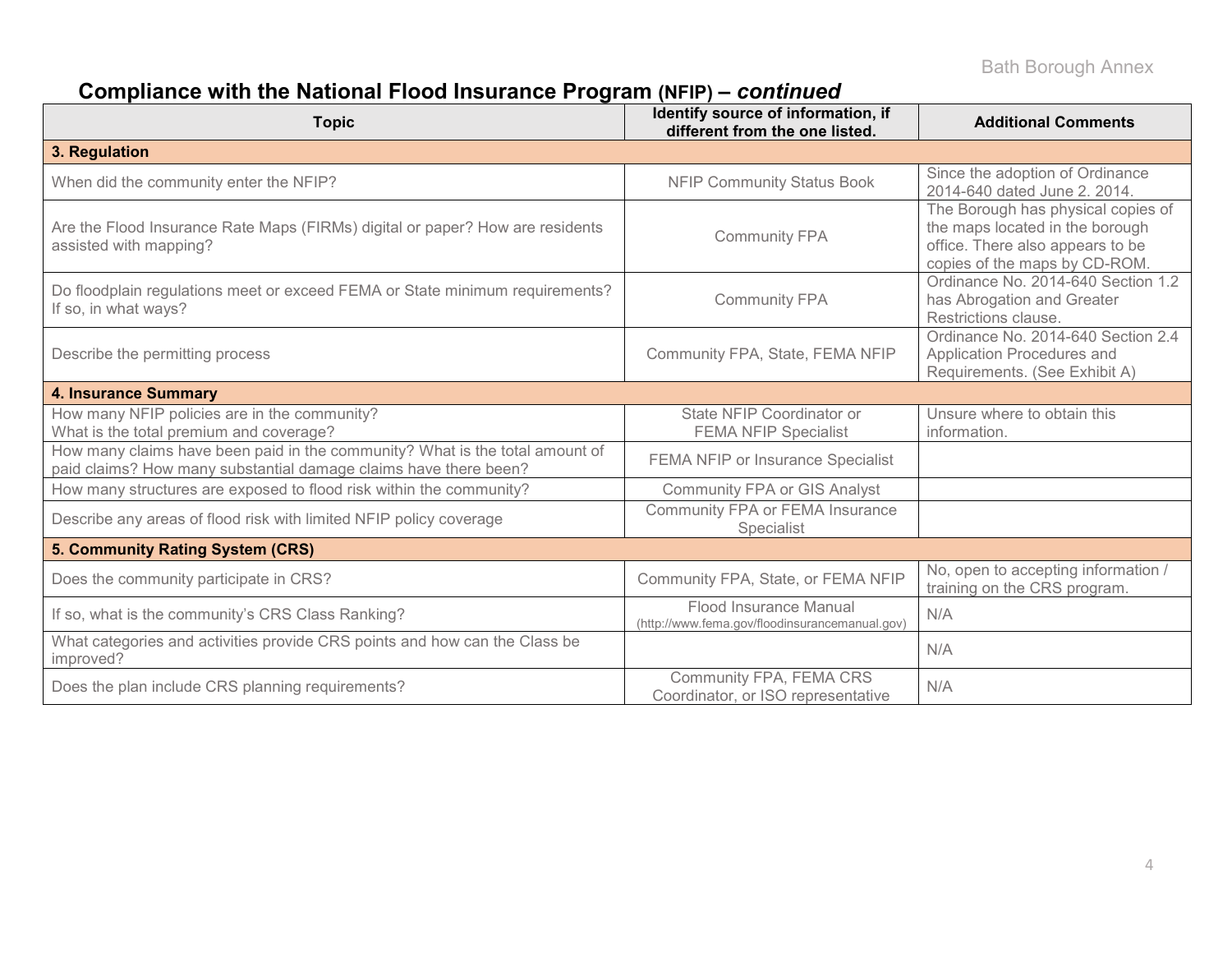## **Community Assets**

Community assets are defined to include anything that is important to the character as well as the function of a community, and can be described in four categories, they are; people, economy, natural environment and built environment. Please identify the community assets and location under each category.

### **1. People**

 Concentrations of vulnerable populations such as the elderly, physically or mentally disabled, non-English speaking, and the medically or chemically dependent.

Howard Jones Assisted Living Facility Alexandria Manor Assisted Living Facility

 Types of visiting populations where large numbers of people are concentrated such as visitors for special events and students.

Keystone Park Spuds N Suds Event (block-party type event)

### **2. Economy**

Major employers, primary economic sectors such as agriculture and commercial centers where losses would have a severe impact on the community.

Bath Supply Howard Jones Assisted Living Facility Alexandria Manor Assisted Living Facility

### **3. Natural Environment**

Those areas / features that can provide protective functions that reduce the magnitude of hazard events such as, wetlands or riparian areas, and other environmental features important to protect.

Stream tributaries throughout borough leading to Monocacy Creek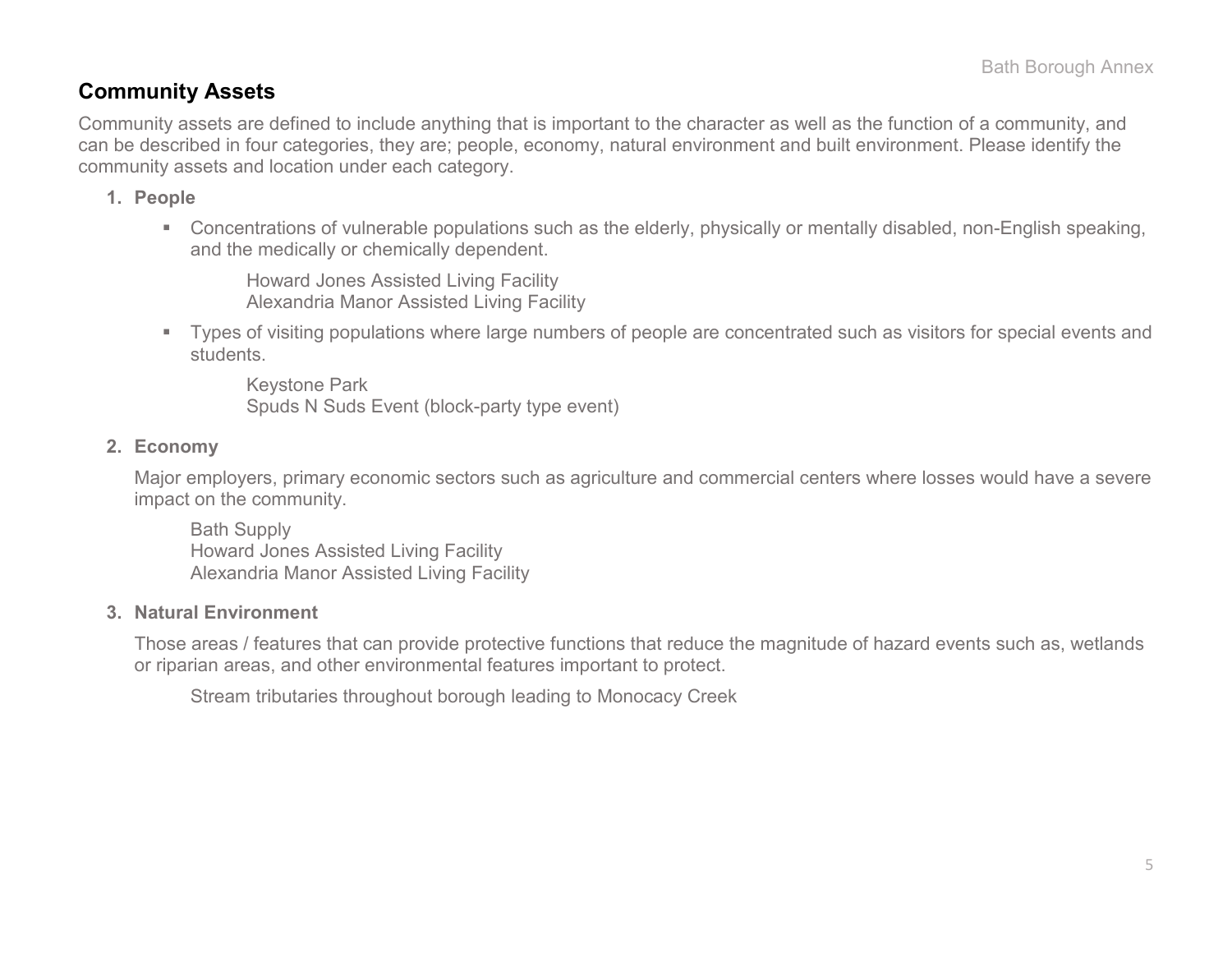## **Community Assets –** *continued*

- **4. Built Environment**
	- Existing structures such as, concentrations of buildings that may be more vulnerable to hazards based on location, age, construction type and / or condition of use.

Borough Downtown Business Core Old Forge Drive Bath Supply Warehousing Site Howard Jones Assisting Living Facility

**Infrastructure systems such as water and wastewater facilities, power utilities, transportation systems,** communication systems, energy pipelines and storage.

Bath Water Authority Waste / Treatment Facility

 High potential loss facilities such as, dams, locations that house hazardous materials, military and / or civilian defense installations.

N/A

 Critical facilities such as, hospitals, medical facilities, police and fires stations, emergency operations centers, shelters, schools and airports / heliports.

Howard Jones Assisted Living Facility Alexandria Manor Assisted Living Facility Borough of Bath Municipal Complex

Cultural / historical resources such as, museums, parks, stadiums, etc.

Bath Museum; future site Steckel House (National Registry) Bath Historic Architectural Resources Area (Downtown Bath) Keystone Park / Pavilion Firefighter's Field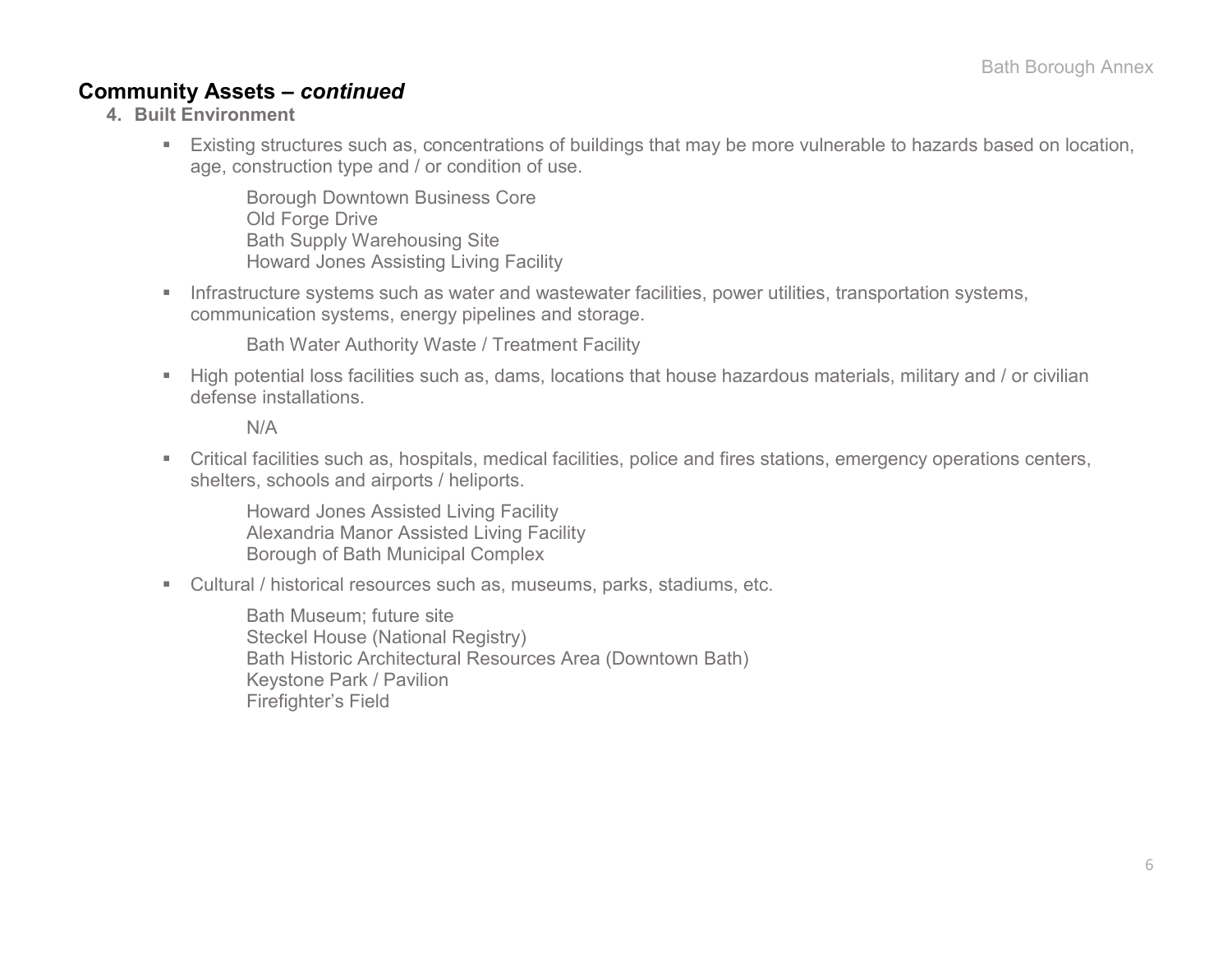# **Capability Assessment**

|                                  |                                                                                            | <b>Status</b>   |                                                              |                      |                                                                                               | <b>Effect on</b><br><b>Hazard Loss</b>                 | Change                                                 | <b>Has the 2013</b>                                                                                                   | How can                                                                    |                                                                             |
|----------------------------------|--------------------------------------------------------------------------------------------|-----------------|--------------------------------------------------------------|----------------------|-----------------------------------------------------------------------------------------------|--------------------------------------------------------|--------------------------------------------------------|-----------------------------------------------------------------------------------------------------------------------|----------------------------------------------------------------------------|-----------------------------------------------------------------------------|
| Capability                       | <b>Regulatory</b><br>$\checkmark$<br>$\checkmark$ Tools<br><b>Programs</b><br>$\checkmark$ | Place<br>$\leq$ | <b>Date</b><br><b>Adopted</b><br><b>or</b><br><b>Updated</b> | Development<br>Under | Department /<br><b>Agency</b><br><b>Responsible</b>                                           | <b>Reduction:</b><br>-Supports<br>-Neutral<br>-Hinders | <b>since 2013</b><br>Plan?<br>+ Positive<br>- Negative | Plan been<br>integrated<br>into the<br><b>Regulatory</b><br><b>Tool/Program</b><br>? If so, how?                      | these<br>capabilities<br>be expanded<br>and<br>improved to<br>reduce risk? | <b>Additional</b><br><b>Comments</b>                                        |
|                                  | Comprehensive Plan                                                                         | $\times$        | 1969                                                         | 2017                 | Nazareth<br>Area Council<br>of<br>Governments<br>/ Lehigh<br>Valley<br>Planning<br>Commission | $\mathsf{N}$                                           | Unknown                                                | Unknown                                                                                                               |                                                                            | In process of<br>updating<br>municipal<br>comprehensive<br>plan as of 2017. |
| <b>Planning &amp; Regulatory</b> | Capital Improvement Plan                                                                   | $\times$        | 2016                                                         | 2016                 | Borough of<br><b>Bath</b>                                                                     | S                                                      | Unknown                                                | Yes. Capital<br>Improvement<br>Plan will<br>address<br>stormwater<br>projects to<br>mitigate<br>flooding<br>concerns. | In-flow of<br>more capital<br>cash and / or<br>grant<br>opportunities.     |                                                                             |
| $\div$                           | Economic Development Plan                                                                  |                 |                                                              |                      |                                                                                               |                                                        |                                                        |                                                                                                                       |                                                                            |                                                                             |
|                                  | <b>Continuity of Operations Plan</b>                                                       |                 |                                                              |                      |                                                                                               |                                                        |                                                        |                                                                                                                       |                                                                            |                                                                             |
|                                  | Stormwater Management Plan /<br>Ordinance                                                  | $\chi$          | 1990                                                         |                      | Borough of<br><b>Bath Council</b>                                                             | N                                                      |                                                        |                                                                                                                       |                                                                            |                                                                             |
|                                  | Open Space Management Plan<br>(or Parks/Rec., Greenways Plan)                              |                 |                                                              |                      |                                                                                               |                                                        |                                                        |                                                                                                                       |                                                                            |                                                                             |
|                                  | <b>Natural Resource Protection Plan</b>                                                    |                 |                                                              |                      |                                                                                               |                                                        |                                                        |                                                                                                                       |                                                                            |                                                                             |
|                                  | <b>Transportation Plan</b>                                                                 |                 |                                                              |                      |                                                                                               |                                                        |                                                        |                                                                                                                       |                                                                            |                                                                             |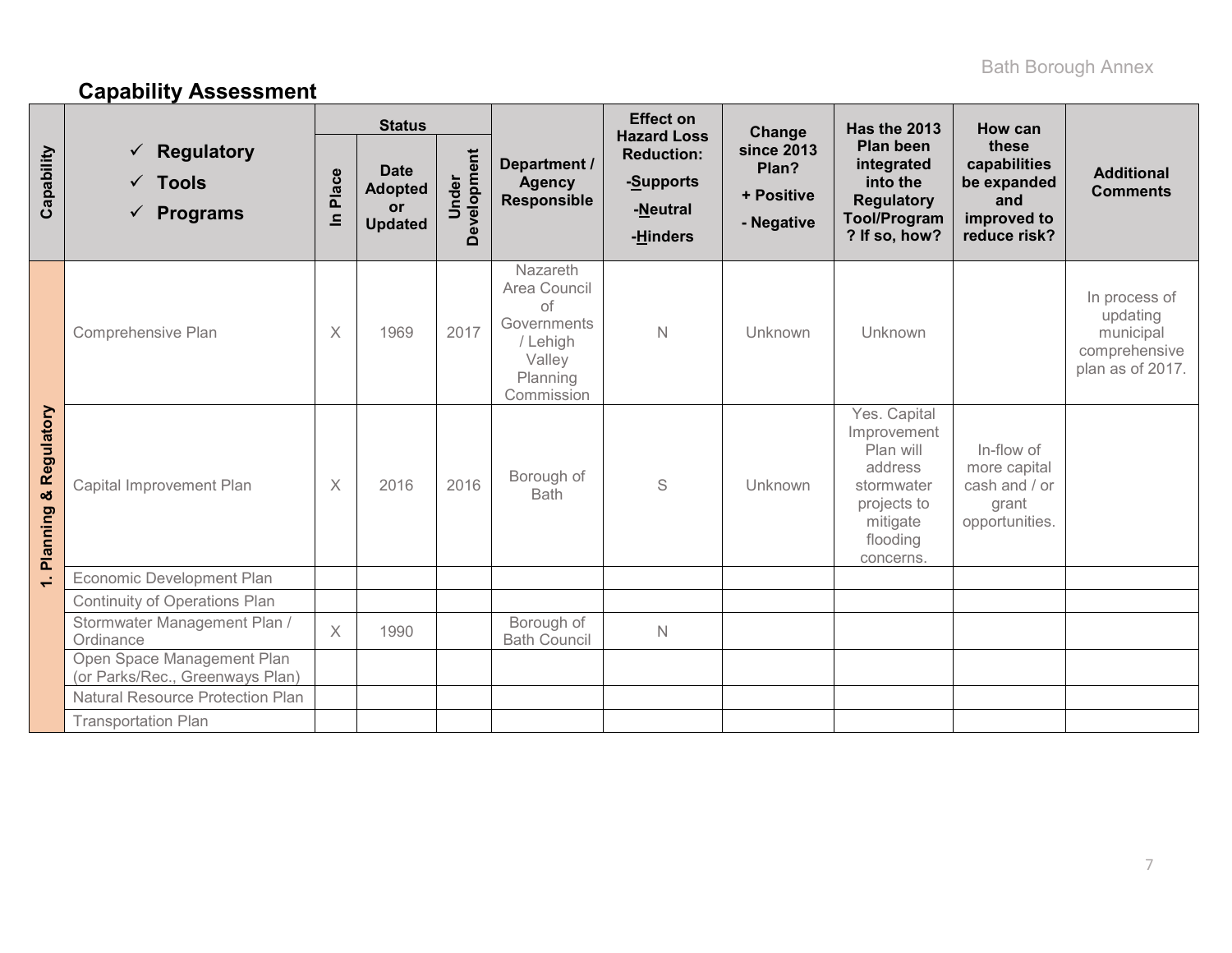|                           |                                                                        | <b>Status</b>           |                                                       |                      |                                                                                                                         | <b>Effect on</b>                                       | <b>Hazard Loss</b>                                            |                                                                                                  | How can                                                                    |                                      |
|---------------------------|------------------------------------------------------------------------|-------------------------|-------------------------------------------------------|----------------------|-------------------------------------------------------------------------------------------------------------------------|--------------------------------------------------------|---------------------------------------------------------------|--------------------------------------------------------------------------------------------------|----------------------------------------------------------------------------|--------------------------------------|
| Capability                | $\checkmark$ Regulatory<br>$\checkmark$ Tools<br>$\checkmark$ Programs | Place<br>$\overline{=}$ | <b>Date</b><br><b>Adopted</b><br>or<br><b>Updated</b> | Under<br>Development | Department /<br><b>Agency</b><br>Responsible                                                                            | <b>Reduction:</b><br>-Supports<br>-Neutral<br>-Hinders | <b>Change since</b><br>2013 Plan?<br>+ Positive<br>- Negative | Plan been<br>integrated<br>into the<br><b>Regulatory</b><br><b>Tool/Program</b><br>? If so, how? | these<br>capabilities<br>be expanded<br>and improved<br>to reduce<br>risk? | <b>Additional</b><br><b>Comments</b> |
|                           | <b>Historic Preservation Plan</b>                                      | X                       | 1998;<br>2016                                         |                      | Borough<br>Historical<br>Architectural<br><b>Review Board</b><br>(HARB);<br>Historic<br>District; HARB<br>Administrator | $\mathbb N$                                            |                                                               |                                                                                                  |                                                                            |                                      |
|                           | Floodplain Management Plan                                             |                         |                                                       |                      |                                                                                                                         |                                                        |                                                               |                                                                                                  |                                                                            |                                      |
|                           | <b>Farmland Preservation</b>                                           |                         |                                                       |                      |                                                                                                                         |                                                        |                                                               |                                                                                                  |                                                                            |                                      |
|                           | <b>Evacuation Plan</b>                                                 |                         |                                                       |                      |                                                                                                                         |                                                        |                                                               |                                                                                                  |                                                                            |                                      |
| & Regulatory              | Disaster Recovery Plan                                                 | X                       | 2011                                                  |                      | Borough<br>Emergency<br>Management<br>Coordinator                                                                       | S                                                      | Positive                                                      |                                                                                                  |                                                                            | Revised as of<br>2011                |
| <b>Planning</b><br>$\div$ | <b>Hazard Mitigation Plan</b>                                          | X                       | 11/2018                                               |                      | Northampton<br>County<br>Emergency<br>Management<br>Services                                                            |                                                        |                                                               | N/A                                                                                              |                                                                            |                                      |
|                           | <b>Emergency Operations Plan</b>                                       | X                       | 5/2019                                                |                      | Borough<br>Emergency<br>Management<br>Coordinator                                                                       | S                                                      | Positive                                                      |                                                                                                  |                                                                            | Revised as of<br>2019                |
|                           | <b>Zoning Regulations</b>                                              | X                       | 5/1/1978                                              |                      | Borough<br>Council;<br>Zoning<br><b>Hearing Board</b>                                                                   | $\mathbb N$                                            |                                                               |                                                                                                  |                                                                            |                                      |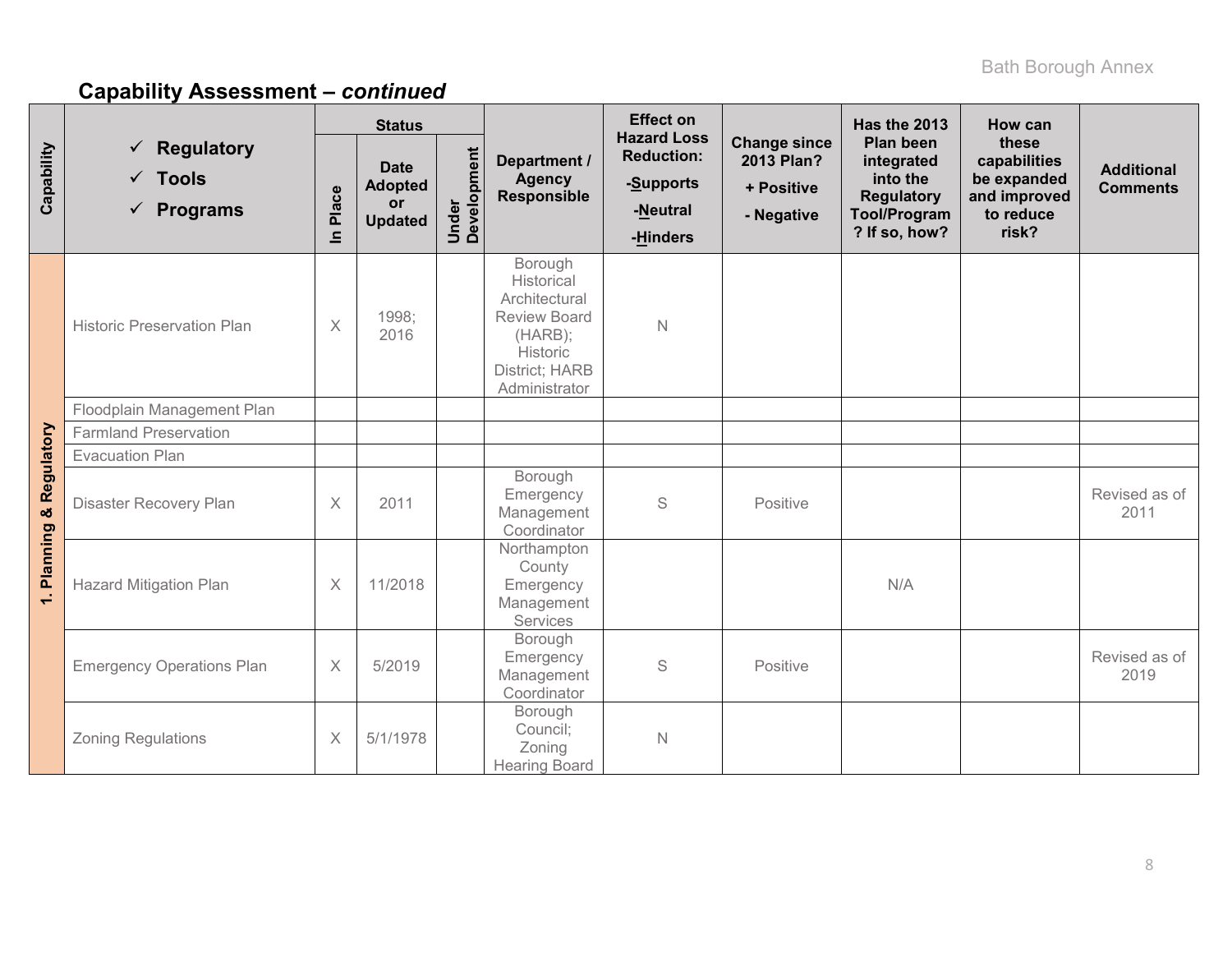|                 |                                                                           |                                 | <b>Status</b>                                         |                      |                                              | <b>Effect on</b>                                                             |                                                                      | Has the 2013                                                                                     | How can                                                                    |                                         |
|-----------------|---------------------------------------------------------------------------|---------------------------------|-------------------------------------------------------|----------------------|----------------------------------------------|------------------------------------------------------------------------------|----------------------------------------------------------------------|--------------------------------------------------------------------------------------------------|----------------------------------------------------------------------------|-----------------------------------------|
| Capability      | $\checkmark$ Regulatory<br>$\checkmark$ Tools<br>Programs<br>$\checkmark$ | ace<br>$\ddot{\mathbf{a}}$<br>드 | <b>Date</b><br><b>Adopted</b><br>or<br><b>Updated</b> | Under<br>Development | Department /<br>Agency<br><b>Responsible</b> | <b>Hazard Loss</b><br><b>Reduction:</b><br>-Supports<br>-Neutral<br>-Hinders | <b>Change since</b><br><b>2013 Plan?</b><br>+ Positive<br>- Negative | Plan been<br>integrated<br>into the<br><b>Regulatory</b><br><b>Tool/Program</b><br>? If so, how? | these<br>capabilities<br>be expanded<br>and improved<br>to reduce<br>risk? | <b>Additional</b><br><b>Comments</b>    |
|                 | <b>Floodplain Regulations</b>                                             |                                 |                                                       |                      |                                              |                                                                              |                                                                      |                                                                                                  |                                                                            |                                         |
| Regulatory      | <b>NFIP Participation</b>                                                 | $\checkmark$<br>∧               | 2012;<br>2014                                         |                      | FEMA; Bath<br>Council                        | $\mathsf{N}$                                                                 |                                                                      | Unknown                                                                                          |                                                                            | Updated by<br>Ordinance<br>No. 2014-640 |
| ఱ               | <b>Building Code</b>                                                      | $\times$                        | 1998                                                  |                      | Borough of<br><b>Bath Council</b>            |                                                                              |                                                                      |                                                                                                  |                                                                            |                                         |
| <b>Planning</b> | Fire Code                                                                 | $\times$                        | 1995                                                  |                      | Borough of<br><b>Bath Council</b>            |                                                                              |                                                                      |                                                                                                  |                                                                            |                                         |
| $\div$          | Other                                                                     |                                 |                                                       |                      |                                              |                                                                              |                                                                      |                                                                                                  |                                                                            |                                         |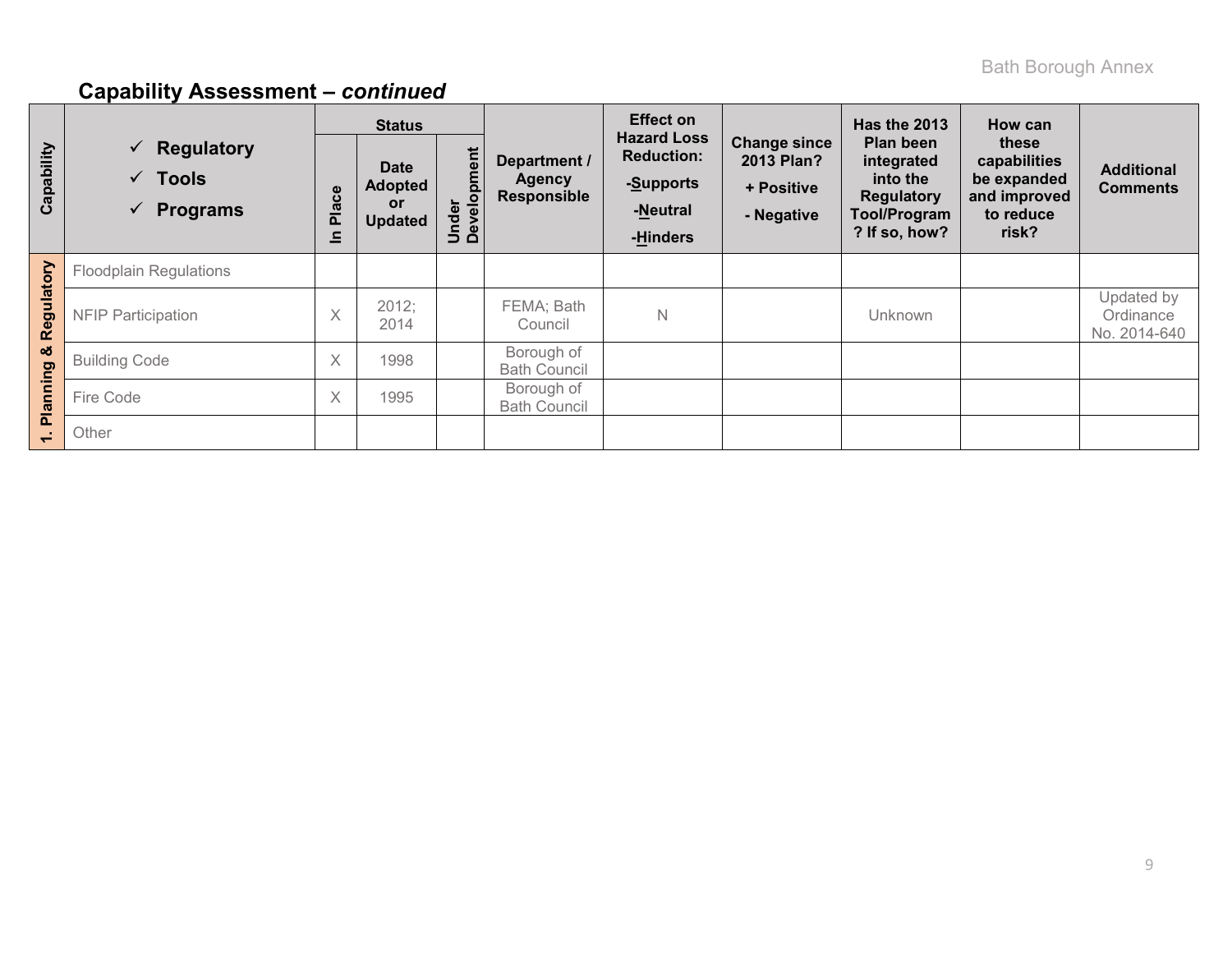| Capability     | $\checkmark$ Staff<br><b>Personnel</b><br><b>Resources</b>                                                                       | <b>Yes</b> | <b>No</b> | Department /<br><b>Agency</b>       | <b>Change since</b><br>2013 Plan?<br>+ Positive<br>- Negative | How can these<br>capabilities be<br>expanded and<br>improved to<br>reduce risk? | <b>Additional</b><br><b>Comments</b> |
|----------------|----------------------------------------------------------------------------------------------------------------------------------|------------|-----------|-------------------------------------|---------------------------------------------------------------|---------------------------------------------------------------------------------|--------------------------------------|
|                | Planners (with land use / land development knowledge)                                                                            | Χ          |           | Keystone<br>Consulting<br>Engineers |                                                               |                                                                                 |                                      |
|                | Planners or engineers (with natural and / or human-caused hazards<br>knowledge)                                                  | $\times$   |           | Keystone<br>Consulting<br>Engineers |                                                               |                                                                                 |                                      |
| Technology     | Engineers or professionals trained in building and / or infrastructure<br>construction practices (including building inspectors) |            |           | Keystone<br>Consulting<br>Engineers |                                                               |                                                                                 |                                      |
| ಯ              | <b>Emergency Manager</b>                                                                                                         | $\times$   |           | Emergency Mgt.<br>Coordinator       |                                                               |                                                                                 |                                      |
|                | Floodplain administrator / manager                                                                                               | $\times$   |           | Borough<br>Manager                  |                                                               |                                                                                 |                                      |
| Administrative | Land surveyors                                                                                                                   | X          |           | Keystone<br>Consulting<br>Engineers |                                                               |                                                                                 |                                      |
|                | Staff familiar with the hazards of the community                                                                                 |            | X         |                                     |                                                               |                                                                                 |                                      |
| $\overline{N}$ | Personnel skilled in Geographical Information Systems (GIS) and /<br>or FEMA's HAZUS program                                     | $\times$   |           | Borough<br>Manager                  |                                                               |                                                                                 |                                      |
|                | Grant writers or fiscal staff to handle large / complex grants                                                                   | $\times$   |           | Borough<br>Manager                  |                                                               |                                                                                 |                                      |
|                | Other                                                                                                                            |            |           |                                     |                                                               |                                                                                 |                                      |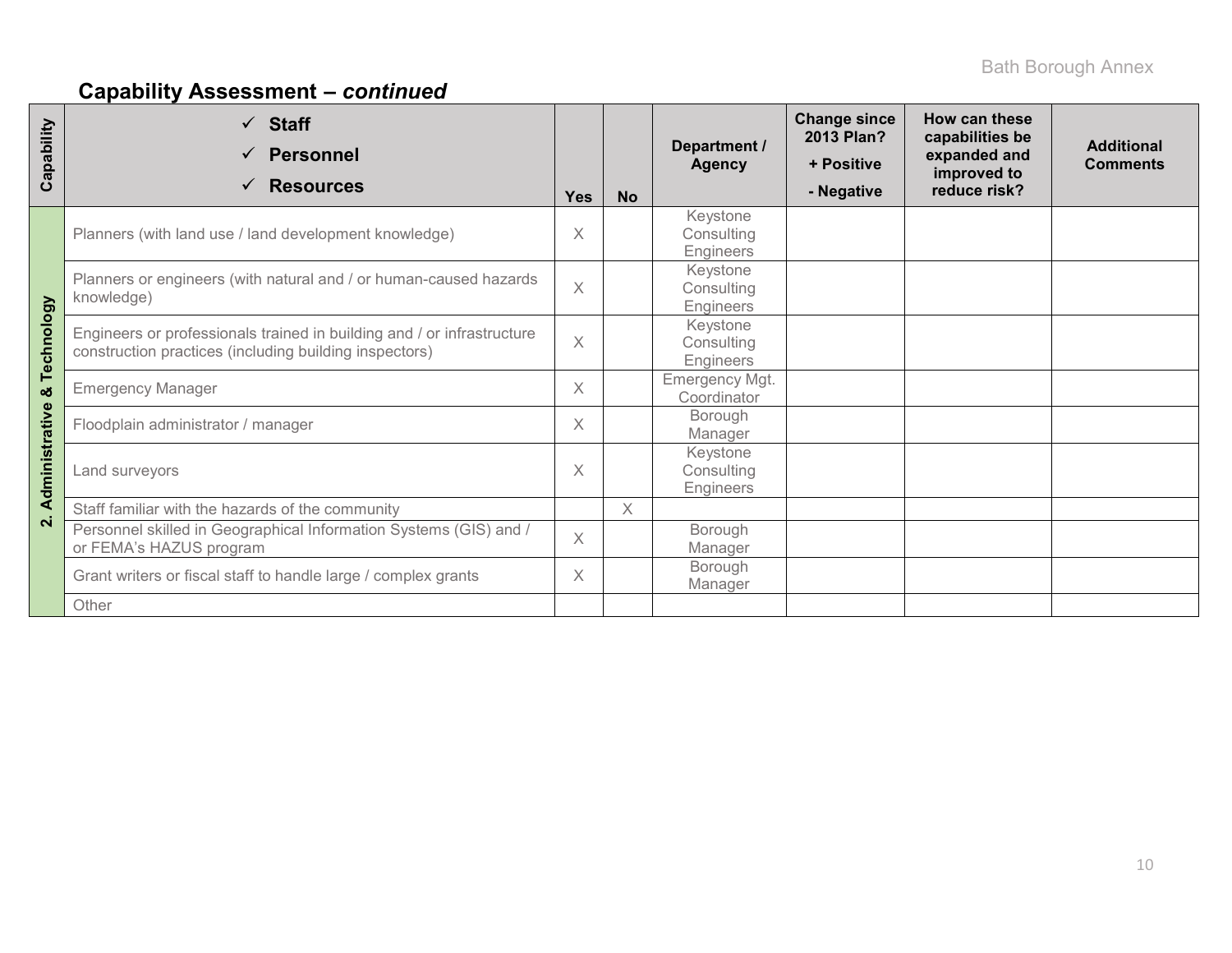| Capability             |                                                         | <b>Yes</b> | <b>No</b> | Department /<br><b>Agency</b> | <b>Change since</b><br>2013 Plan?<br>+ Positive<br>- Negative | How can these<br>capabilities be<br>expanded and<br>improved to<br>reduce risk? | <b>Additional</b><br><b>Comments</b>                                                                                    |
|------------------------|---------------------------------------------------------|------------|-----------|-------------------------------|---------------------------------------------------------------|---------------------------------------------------------------------------------|-------------------------------------------------------------------------------------------------------------------------|
|                        | Capital improvement programming                         |            | X         |                               |                                                               |                                                                                 |                                                                                                                         |
|                        | <b>Community Development Block Grants (CDBG)</b>        | $\times$   |           | Northampton<br>County         |                                                               |                                                                                 |                                                                                                                         |
|                        | Special purposes taxes                                  |            | X         |                               |                                                               |                                                                                 |                                                                                                                         |
|                        | Gas / Electricity utility fees                          |            | X         |                               |                                                               |                                                                                 |                                                                                                                         |
| 3. Financial Resources | Water / Sewer fees                                      |            | X         | Borough<br>Authority          |                                                               |                                                                                 | Separate entity<br>from Borough of<br><b>Bath</b>                                                                       |
|                        | Stormwater utility fees                                 | $\times$   |           | Borough Council               |                                                               |                                                                                 |                                                                                                                         |
|                        | Development impact fees                                 |            | $\chi$    |                               |                                                               |                                                                                 |                                                                                                                         |
|                        | General obligation, revenue, and / or special tax bonds | $\times$   |           | Borough Council               |                                                               |                                                                                 |                                                                                                                         |
|                        | Partnering arrangements or intergovernmental agreements |            | X         |                               |                                                               |                                                                                 | No official<br>arrangements; in<br>kind services and<br>equipment sharing<br>with neighboring<br>Public Works<br>Depts. |
|                        | Other                                                   |            |           |                               |                                                               |                                                                                 |                                                                                                                         |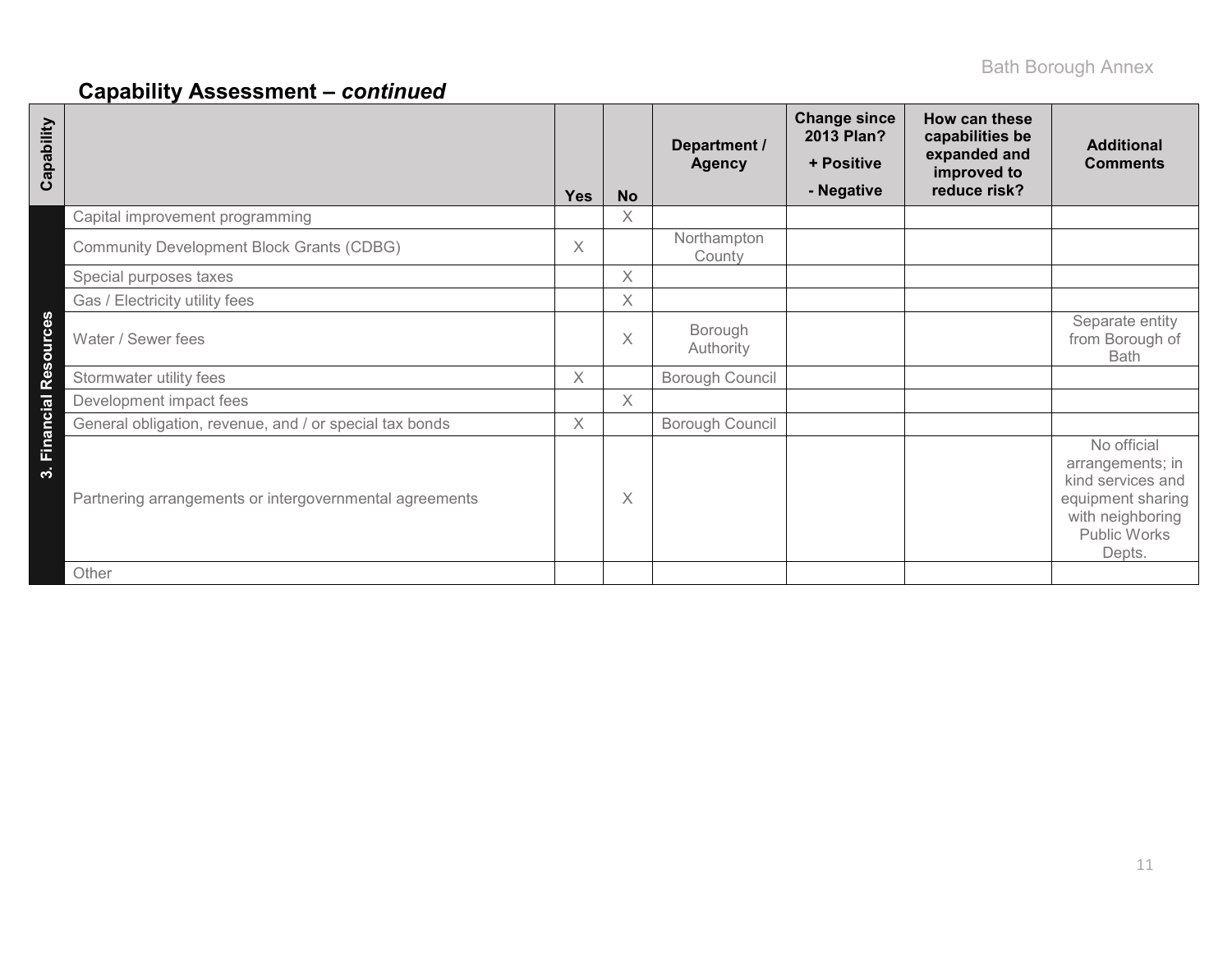| ability<br>ap<br>ပ      | Program<br>Organization                                                                                                                                           | <b>Yes</b> | <b>No</b> | Department /<br><b>Agency</b> | <b>Change since</b><br>2013 Plan?<br>+ Positive<br>- Negative | How can these<br>capabilities be<br>expanded and<br>improved to<br>reduce risk? | <b>Additional</b><br><b>Comments</b> |
|-------------------------|-------------------------------------------------------------------------------------------------------------------------------------------------------------------|------------|-----------|-------------------------------|---------------------------------------------------------------|---------------------------------------------------------------------------------|--------------------------------------|
|                         | <b>Firewise Communities Certification</b>                                                                                                                         |            | X         |                               |                                                               |                                                                                 |                                      |
| ach                     | <b>StormReady Certification</b>                                                                                                                                   |            | X         |                               |                                                               |                                                                                 |                                      |
|                         | Natural disaster or safety-related school programs                                                                                                                |            | Χ         |                               |                                                               |                                                                                 |                                      |
| <b>Outrea</b><br>oð     | Ongoing public education or information programs such as,<br>responsible water use, fire safety, household preparedness, and<br>environmental education.          | $\times$   |           |                               |                                                               |                                                                                 |                                      |
| ation<br>ပ              | Public-private partnership initiatives addressing disaster related<br>issues.                                                                                     |            | X         |                               |                                                               |                                                                                 |                                      |
| $\frac{1}{\sigma}$<br>ш | Local citizen groups or non-profit organizations focused on<br>environmental protection, emergency preparedness, access and<br>functional needs populations, etc. |            | X         |                               |                                                               |                                                                                 |                                      |
|                         | Other                                                                                                                                                             |            |           |                               |                                                               |                                                                                 |                                      |

| ξÎ<br>o<br><del>ہ</del> ے               |                                | Limited | <b>Degree of Capability</b><br><b>Moderate</b> | High | Change since the 2013 Hazard<br><b>Mitigation Plan?</b><br>If so, how? | <b>Additional Comments</b> |
|-----------------------------------------|--------------------------------|---------|------------------------------------------------|------|------------------------------------------------------------------------|----------------------------|
|                                         |                                |         |                                                |      |                                                                        |                            |
| だ                                       | <b>Planning and Regulatory</b> |         | X                                              |      |                                                                        |                            |
| $\bar{\mathbf{g}}$<br>Self              | Administrative and Technical   |         | X                                              |      |                                                                        |                            |
| <b>D.</b> Journal<br>Sessi<br><b>LO</b> | Financial                      | X       |                                                |      |                                                                        |                            |
|                                         | <b>Education and Outreach</b>  | Χ       |                                                |      |                                                                        |                            |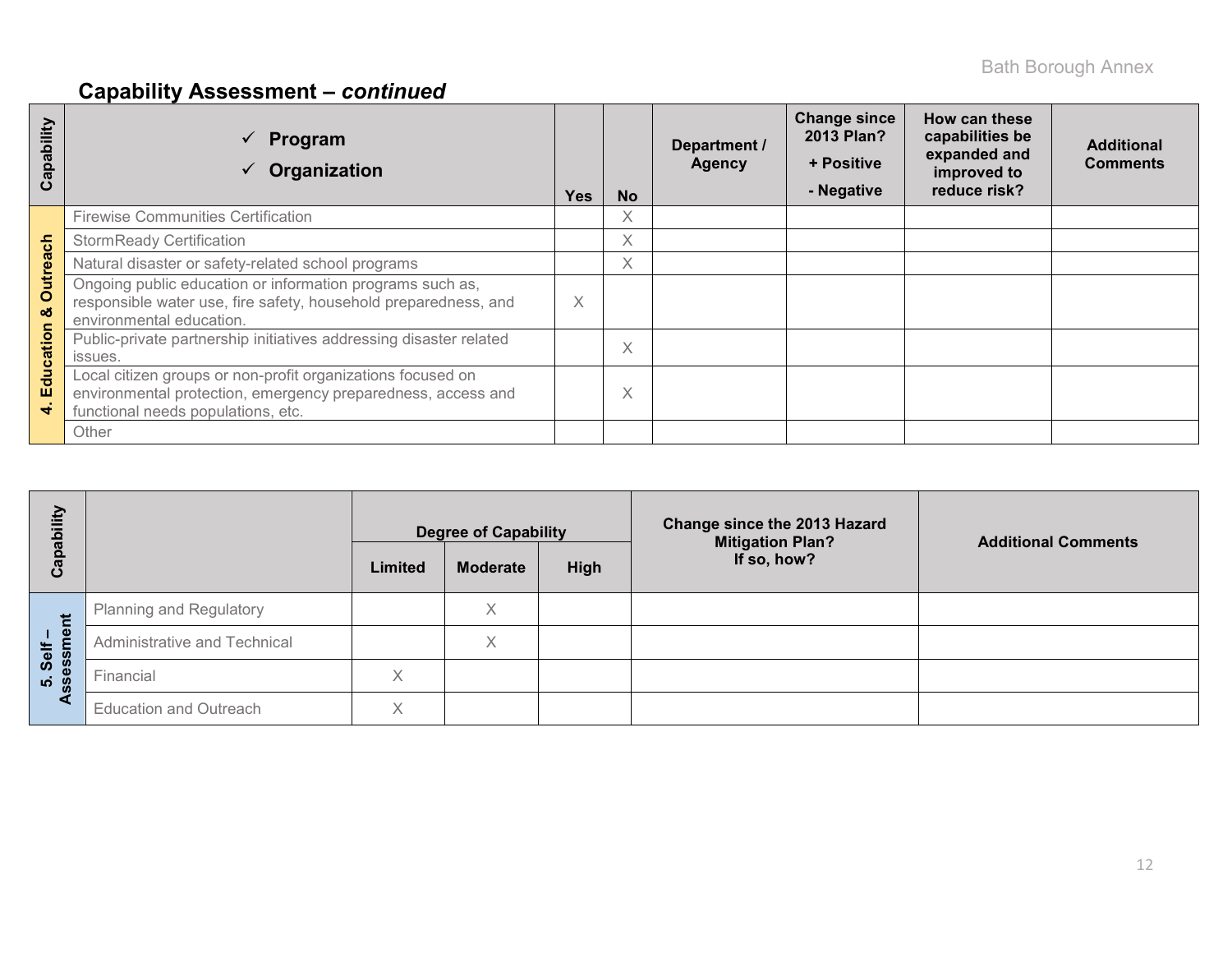## **Known or Anticipated Future Development / Redevelopment**

| Development /<br><b>Property Name</b>         | <b>Type of Development</b> | <b>Number of Structures</b> | Location               | <b>Known Hazard Zone</b> | <b>Description / Status</b>                                                                             |
|-----------------------------------------------|----------------------------|-----------------------------|------------------------|--------------------------|---------------------------------------------------------------------------------------------------------|
| Monocacy Heights /<br><b>Bath View Condos</b> | Residential                | $5 -$ up to 50              | 250 N. Walnut Street   | N/A                      | Medium residential<br>apartment site with<br>possible light commercial<br>development; or town<br>homes |
| Residential                                   | Residential                |                             | 215 E. Main Street     | N/A                      | Redevelopment of former<br>municipal building site to<br>residential use                                |
| Keystone Park                                 | Parks / Recreation         |                             | 250 Green Street       | Flooding                 | Park improvement;<br>water feature                                                                      |
| Firefighter's Field                           | Parks / Recreation         |                             | 300 N. Chestnut Street | Flooding                 | Park improvement;<br>dog park                                                                           |

## **Natural & Non-Natural Event History Specific to Bath Borough**

| <b>Type of Event and Date(s)</b>        | <b>FEMA Disaster #</b><br>(if applicable) | Local Damage(s) or Loss(es)                                                |
|-----------------------------------------|-------------------------------------------|----------------------------------------------------------------------------|
| Hurricane Sandy - 10/26/2012            | DR-4099-PA                                | Downtown Flooding                                                          |
| Winter Storm Jonas - 1/23/2016          | DR-4267-PA                                |                                                                            |
| Pennsylvania COVID-19 Pandemic - 1/2020 | DR-4506-PA                                | Emergency Protective measures to combat COVID-19 Pandemic.                 |
| <b>Remnants of Hurricane Ida</b>        | DR-4618-PA                                | Assistance to eligible individuals and families affected by this disaster. |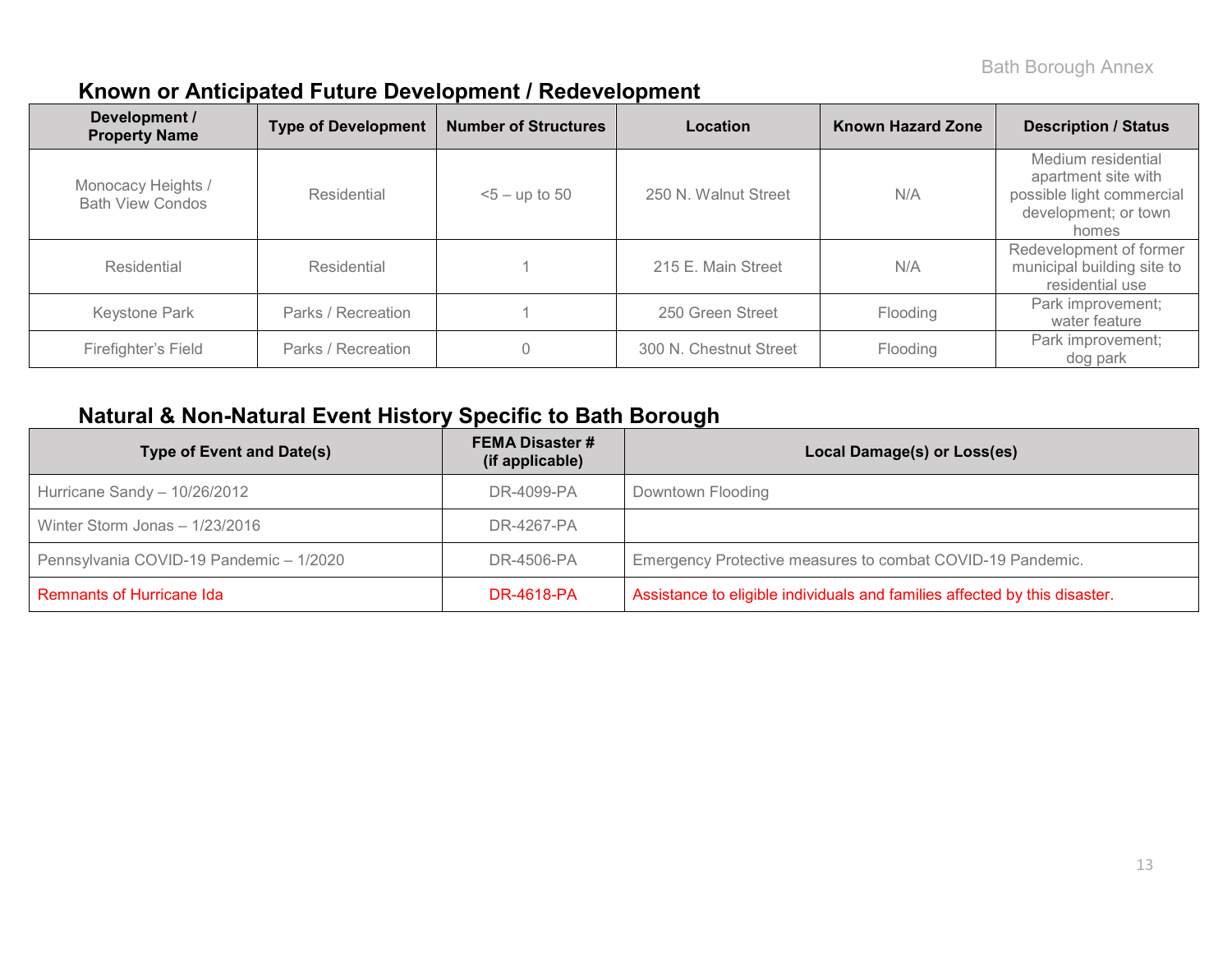# **2013 Municipal Action Plan Status**

|                      |                                                                                                                                                                                                                                                                                                                                                                                                                                                                                                                                                                                                                                                                                                                                                                      | <b>Status</b>                    |                          |            |           |              |                                                                                                                                                                                                                                                                                                    |  |  |
|----------------------|----------------------------------------------------------------------------------------------------------------------------------------------------------------------------------------------------------------------------------------------------------------------------------------------------------------------------------------------------------------------------------------------------------------------------------------------------------------------------------------------------------------------------------------------------------------------------------------------------------------------------------------------------------------------------------------------------------------------------------------------------------------------|----------------------------------|--------------------------|------------|-----------|--------------|----------------------------------------------------------------------------------------------------------------------------------------------------------------------------------------------------------------------------------------------------------------------------------------------------|--|--|
|                      | <b>Existing Mitigation Action</b><br>(from 2013 Hazard Mitigation Plan)                                                                                                                                                                                                                                                                                                                                                                                                                                                                                                                                                                                                                                                                                              | Progress<br>No Progre<br>Unknown | Progress<br>$\mathbf{a}$ | Continuous | Completed | Discontinued | <b>Additional Comments</b>                                                                                                                                                                                                                                                                         |  |  |
| $\blacktriangleleft$ | Keystone Park Pavilion Drainage Improvements - Expand/widen the pipe/culvert,<br>which drains directly into the Keystone Park Pavilion parking lot. The Pavilion was<br>significantly damaged by the lack of drainage capacity of the pipe in its current<br>configuration, during both Irene and Lee storm events.                                                                                                                                                                                                                                                                                                                                                                                                                                                  |                                  |                          |            | $\times$  |              | Borough will be expanding project.<br>Borough owns new portion of property<br>to the WNW of Pavilion. Will be<br>installing new large diameter piping to<br>control water runoff from tributary;<br>further decreasing likelihood of<br>Pavilion flooding. Not carried through<br>to 2018 Actions. |  |  |
| $\overline{2}$       | Retrofit structures located in hazard-prone areas to protect structures from future<br>damage, with repetitive loss and severe repetitive loss properties as priority.<br>Specifically identified are the following: - Retrofit 224 W. Main St. (Borough-<br>owned property) to withstand flooding.<br>- Keystone Pavilion will be reconstructed in 2013. The new facility will have an<br>upgraded retaining wall.<br>- 226 W. Main St.<br>Phase 1: Identify appropriate candidates for retrofitting based on cost-<br>effectiveness versus relocation.<br>Phase 2: Where retrofitting is determined to be a viable option, work with property<br>owners toward implementation of that action based on available funding from<br>FEMA and local match availability. |                                  |                          |            | $\times$  | $\times$     | 224 W Main St will be sold to the<br>public; Spring '18                                                                                                                                                                                                                                            |  |  |
|                      | Purchase, or relocate structures located in hazard- prone areas to protect<br>structures from future damage, with repetitive loss and severe repetitive loss<br>properties as priority. Specifically identified are the following:<br>- 226 W. Main St., Bath, PA<br>Phase 1: Identify appropriate candidates for relocation based on cost-effectiveness<br>versus retrofitting.<br>Phase 2: Where relocation is determined to be a viable option, work with property<br>owners toward implementation of that action based on available funding from<br>FEMA and local match availability.                                                                                                                                                                           |                                  |                          |            | $\times$  |              |                                                                                                                                                                                                                                                                                                    |  |  |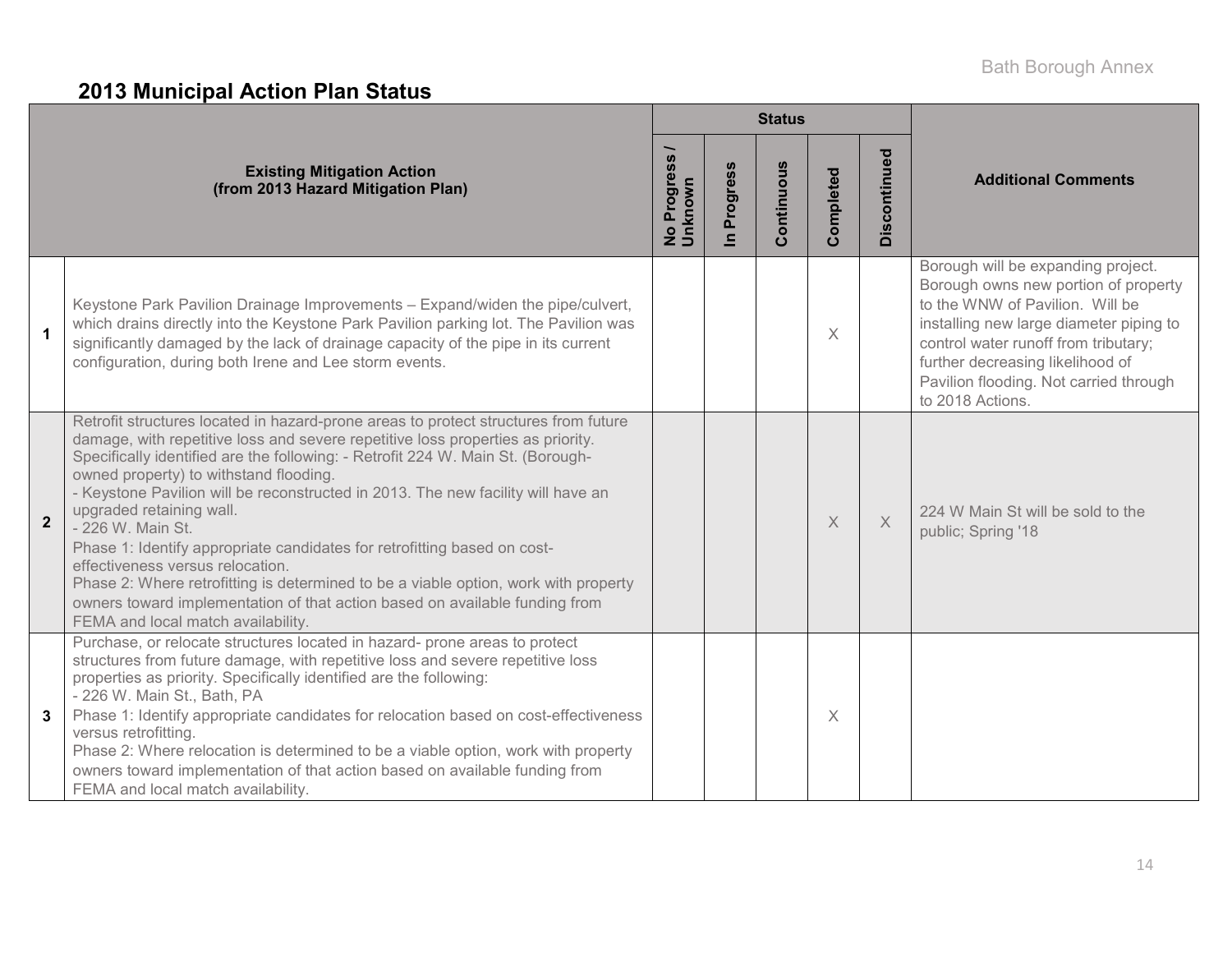# **2013 Municipal Action Plan Status –** *continued*

|                         |                                                                                                                                                                                                                                                                                                                                                                                                                                                                                                                                                                                                                                                                                                                                                                                                                                                                                                                                                                                                                                            |                        |                        | <b>Status</b> |           |              |                                                                                                                           |
|-------------------------|--------------------------------------------------------------------------------------------------------------------------------------------------------------------------------------------------------------------------------------------------------------------------------------------------------------------------------------------------------------------------------------------------------------------------------------------------------------------------------------------------------------------------------------------------------------------------------------------------------------------------------------------------------------------------------------------------------------------------------------------------------------------------------------------------------------------------------------------------------------------------------------------------------------------------------------------------------------------------------------------------------------------------------------------|------------------------|------------------------|---------------|-----------|--------------|---------------------------------------------------------------------------------------------------------------------------|
|                         | <b>Existing Mitigation Action</b><br>(from 2013 Hazard Mitigation Plan)                                                                                                                                                                                                                                                                                                                                                                                                                                                                                                                                                                                                                                                                                                                                                                                                                                                                                                                                                                    | No Progress<br>Unknown | Progress<br>$\epsilon$ | Continuous    | Completed | Discontinued | <b>Additional Comments</b>                                                                                                |
| $\overline{\mathbf{4}}$ | Maintain compliance with and good-standing in the NFIP including adoption and<br>enforcement of floodplain management requirements (e.g. regulating all new and<br>substantially improved construction in Special Hazard Flood Areas), floodplain<br>identification and mapping, and flood insurance outreach to the community.<br>Further, continue to meet and/or exceed the minimum NFIP standards and criteria<br>through the following NFIP- related continued compliance actions identified below.                                                                                                                                                                                                                                                                                                                                                                                                                                                                                                                                   |                        |                        |               | X         |              |                                                                                                                           |
| 5                       | Conduct and facilitate community and public education and outreach for<br>residents and businesses to include, but not be limited to, the following to<br>promote and effect natural hazard risk reduction: Provide and maintain links to<br>the HMP website, and regularly post notices on the County/municipal<br>homepage(s) referencing the HMP webpages.<br>Prepare and distribute informational letters to flood vulnerable property owners and<br>neighborhood associations, explaining the availability of mitigation grant funding to<br>mitigate their properties, and instructing them on how they can learn more and<br>implement mitigation.<br>Use email notification systems and newsletters to better educate the public on<br>flood insurance, the availability of mitigation grant funding, and personal natural<br>hazard risk reduction measures.<br>Work with neighborhood associations, civic and business groups to disseminate<br>information on flood insurance and the availability of mitigation grant funding. |                        | $\times$               |               |           |              |                                                                                                                           |
| 6                       | Begin the process to adopt higher regulatory standards to manage flood risk (i.e.<br>increased freeboard, cumulative substantial damage/improvements) and sinkhole<br>risk (e.g. carbonate bedrock standards).                                                                                                                                                                                                                                                                                                                                                                                                                                                                                                                                                                                                                                                                                                                                                                                                                             |                        |                        | $\times$      |           |              |                                                                                                                           |
| $\overline{7}$          | Determine if a Community Assistance Visit (CAV) or Community Assistance<br>Contact (CAC) is needed, and schedule if needed.                                                                                                                                                                                                                                                                                                                                                                                                                                                                                                                                                                                                                                                                                                                                                                                                                                                                                                                |                        |                        | X             |           |              |                                                                                                                           |
| 8                       | Have designated NFIP Floodplain Administrator (FPA) become a Certified<br>Floodplain Manager through the ASFPM, and pursue relevant continuing<br>education training such as FEMA Benefit-Cost Analysis.                                                                                                                                                                                                                                                                                                                                                                                                                                                                                                                                                                                                                                                                                                                                                                                                                                   |                        |                        | X             |           |              | Current Borough Manager/Flood Plain<br>Administrator would like to obtain<br>information on FPA certification<br>process. |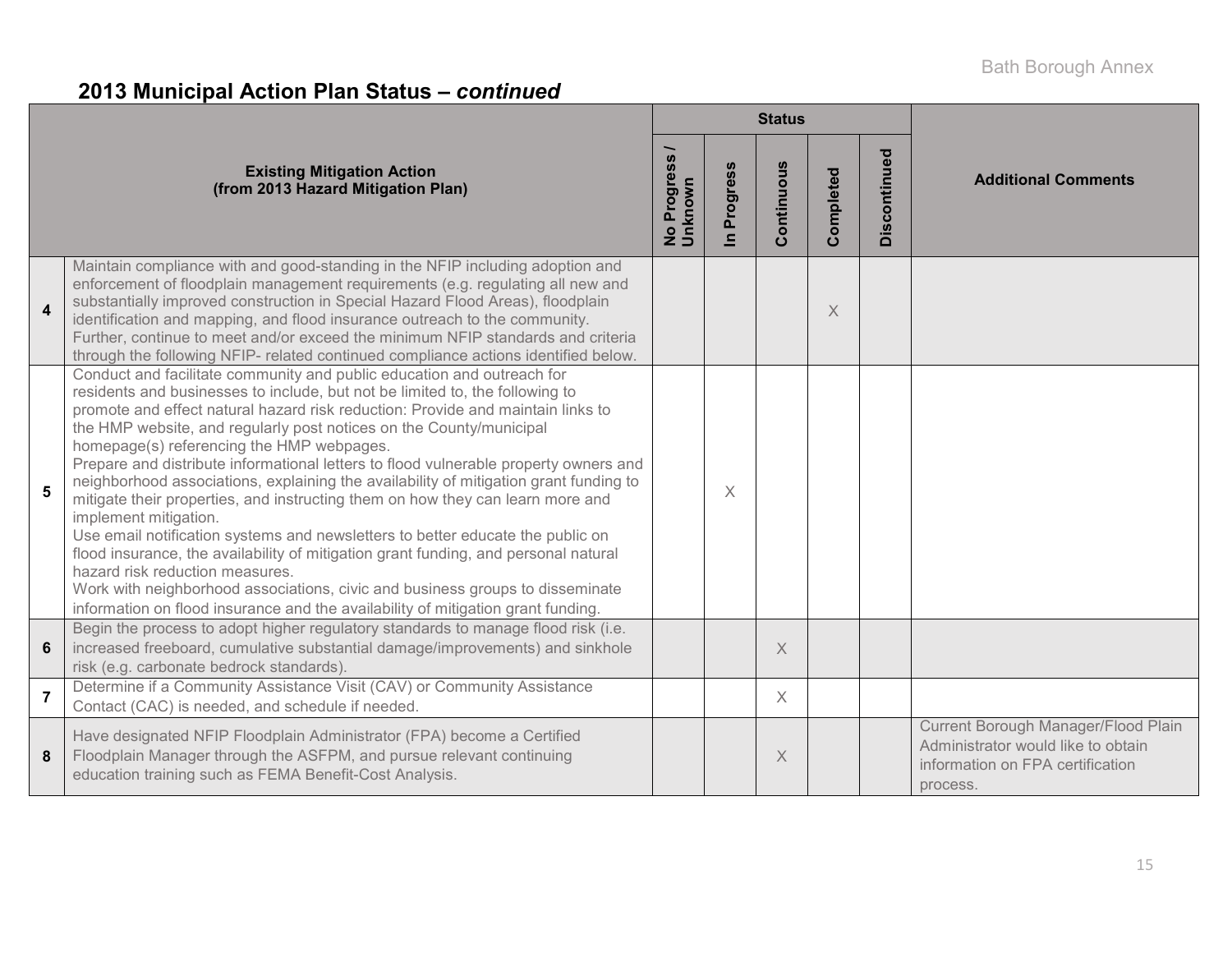## **2013 Municipal Action Plan Status –** *continued*

|                 |                                                                                                                                                                                                                                                                                                                                                                                            |                                              |                          | <b>Status</b> |           |              |                                                                     |
|-----------------|--------------------------------------------------------------------------------------------------------------------------------------------------------------------------------------------------------------------------------------------------------------------------------------------------------------------------------------------------------------------------------------------|----------------------------------------------|--------------------------|---------------|-----------|--------------|---------------------------------------------------------------------|
|                 | <b>Existing Mitigation Action</b><br>(from 2013 Hazard Mitigation Plan)                                                                                                                                                                                                                                                                                                                    | SS<br><b>Progres</b><br>No Progre<br>Unknown | <b>SC</b><br>res<br>rogi | Continuous    | Completed | Discontinued | <b>Additional Comments</b>                                          |
| 9               | Participate in the Community Rating System (CRS) to further manage flood risk<br>and reduce flood insurance premiums for NFIP policyholders. This shall start with<br>the submission to FEMA-DHS of a Letter of Intent to join CRS, followed by the<br>completion and submission of an application to the program once the community's<br>current compliance with the NFIP is established. |                                              |                          | X             |           |              | Borough has yet to engage in the<br><b>Community Rating System.</b> |
| 10 <sup>1</sup> | Archive elevation certificates                                                                                                                                                                                                                                                                                                                                                             |                                              |                          | $\times$      |           |              |                                                                     |
| 11              | Continue to support the implementation, monitoring, maintenance, and updating of<br>this Plan, as defined in Section 7.0                                                                                                                                                                                                                                                                   |                                              |                          | X             |           |              |                                                                     |
| 12              | Complete the ongoing updates of the Comprehensive Emergency Management<br>Plans.                                                                                                                                                                                                                                                                                                           |                                              |                          | X             |           |              |                                                                     |
| 13              | Create/enhance/maintain mutual aid agreements with neighboring communities for<br>continuity of operations.                                                                                                                                                                                                                                                                                |                                              |                          | $\times$      |           |              |                                                                     |
| 14              | Identify and develop agreements with entities that can provide support with<br>FEMA/PEMA paperwork after disasters; qualified damage assessment personnel -<br>Improve post-disaster capabilities - damage assessment; FEMA/PEMA paperwork<br>compilation, submissions, record-keeping                                                                                                     |                                              |                          | X             |           |              |                                                                     |
| 15              | Work with regional agencies (i.e. County and PEMA) to help develop damage<br>assessment capabilities at the local level through such things as training programs,<br>certification of qualified individuals (e.g. code officials, floodplain managers,<br>engineers).                                                                                                                      |                                              |                          | Χ             |           |              |                                                                     |

### **Notes:**

**1.** Actions not carried through to the 2018 Action Plan are so noted.

**2.** To maintain National Flood Insurance Program (NFIP) compliance, actions related to the NFIP were carried through to the 2018 Action Plan even if identified by the municipality as completed.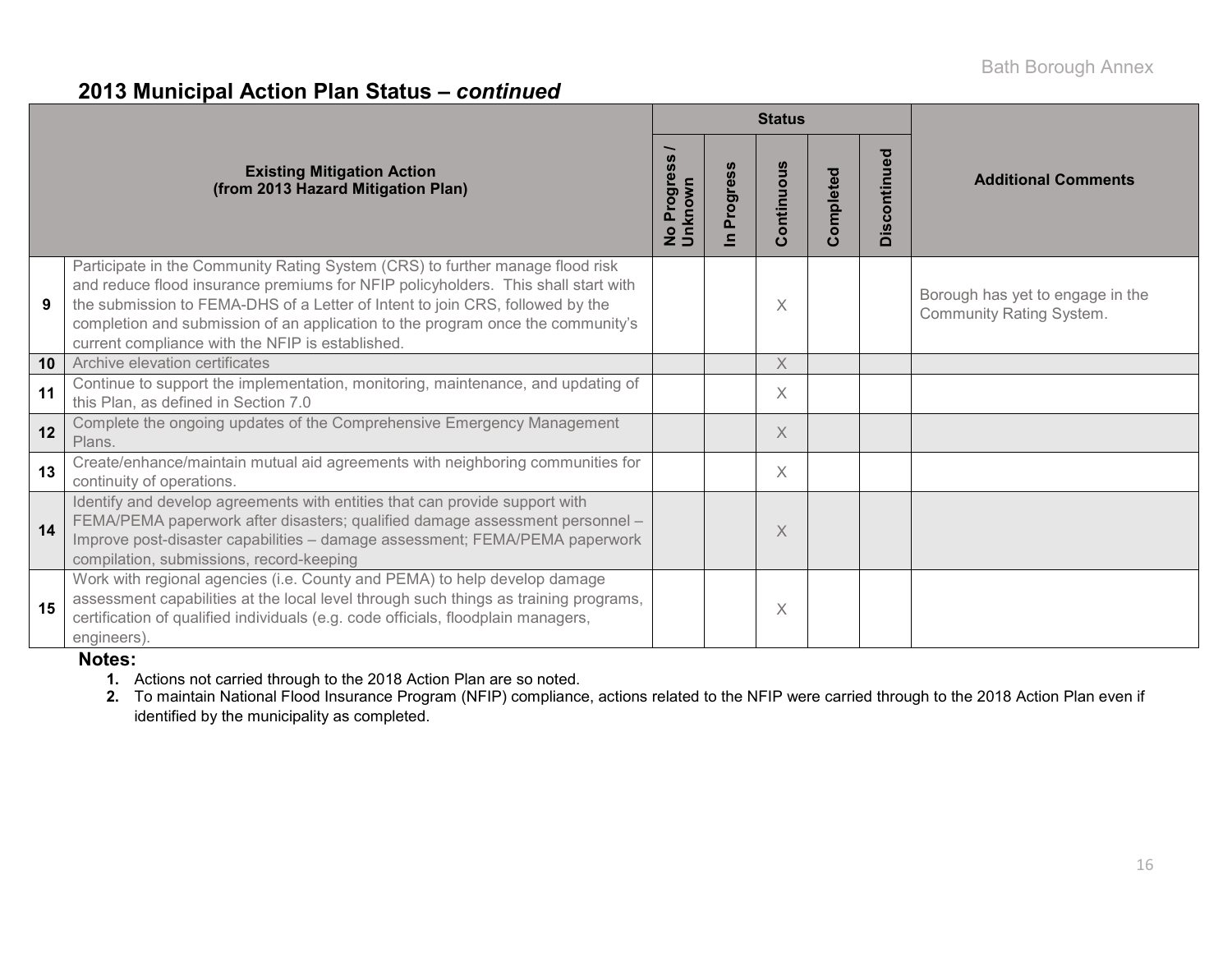# **2018 Mitigation Action Plan**

|                      | <b>Mitigation Action</b>                                                                                                                                                                                                                                                                                                                                                                                                                                                                                                               | <b>Mitigation</b><br><b>Technique</b><br>Category | Hazard(s)<br><b>Addressed</b>                                      | <b>Priority</b><br>(H/M/L) | <b>Estimated</b><br>Cost | <b>Potential</b><br><b>Funding</b>                                                                                | <b>Lead Agency</b><br>/ Department                                                                                           | Implementation<br><b>Schedule</b>      | <b>Applies to</b><br>New and /<br>or Existing<br><b>Structures</b> |
|----------------------|----------------------------------------------------------------------------------------------------------------------------------------------------------------------------------------------------------------------------------------------------------------------------------------------------------------------------------------------------------------------------------------------------------------------------------------------------------------------------------------------------------------------------------------|---------------------------------------------------|--------------------------------------------------------------------|----------------------------|--------------------------|-------------------------------------------------------------------------------------------------------------------|------------------------------------------------------------------------------------------------------------------------------|----------------------------------------|--------------------------------------------------------------------|
| $\blacktriangleleft$ | Retrofit structures located in<br>hazard-prone areas to protect<br>structures from future damage, with<br>repetitive loss and severe repetitive<br>loss properties as priority.<br>Phase 1: Identify appropriate<br>candidates for retrofitting based on<br>cost-effectiveness versus<br>relocation.<br>Phase 2: Where retrofitting is<br>determined to be a viable option,<br>work with property owners toward<br>implementation of that action based<br>on available funding from FEMA<br>and local match availability.              | Structure and<br>Infrastructure                   | Flood,<br>Windstorm/<br>Tornado,<br>Winter<br>Storm,<br>Earthquake | High                       | High                     | <b>FEMA</b><br>Mitigation<br>Grant<br>Programs<br>and local<br>budget (or<br>property<br>owner) for<br>cost share | Municipality<br>(via Municipal<br>Engineer/NFIP<br>Floodplain<br>Administrator)<br>with support<br>from PEMA,<br><b>FEMA</b> | Long-term<br>(depending on<br>funding) | Existing                                                           |
| $\overline{2}$       | Purchase, or relocate structures<br>located in hazard- prone areas to<br>protect structures from future<br>damage, with repetitive loss and<br>severe repetitive loss properties as<br>priority. Phase 1: Identify<br>appropriate candidates for<br>relocation based on cost-<br>effectiveness versus retrofitting.<br>Phase 2: Where relocation is<br>determined to be a viable option,<br>work with property owners toward<br>implementation of that action based<br>on available funding from FEMA<br>and local match availability. | Structure and<br>Infrastructure                   | Flood                                                              | High                       | High                     | <b>FEMA</b><br>Mitigation<br>Grant<br>Programs<br>and local<br>budget (or<br>property<br>owner) for<br>cost share | Municipality<br>(via Municipal<br>Engineer/NFIP<br>Floodplain<br>Administrator)<br>with support<br>from PEMA,<br><b>FEMA</b> | Long-term<br>(depending on<br>funding) | Existing                                                           |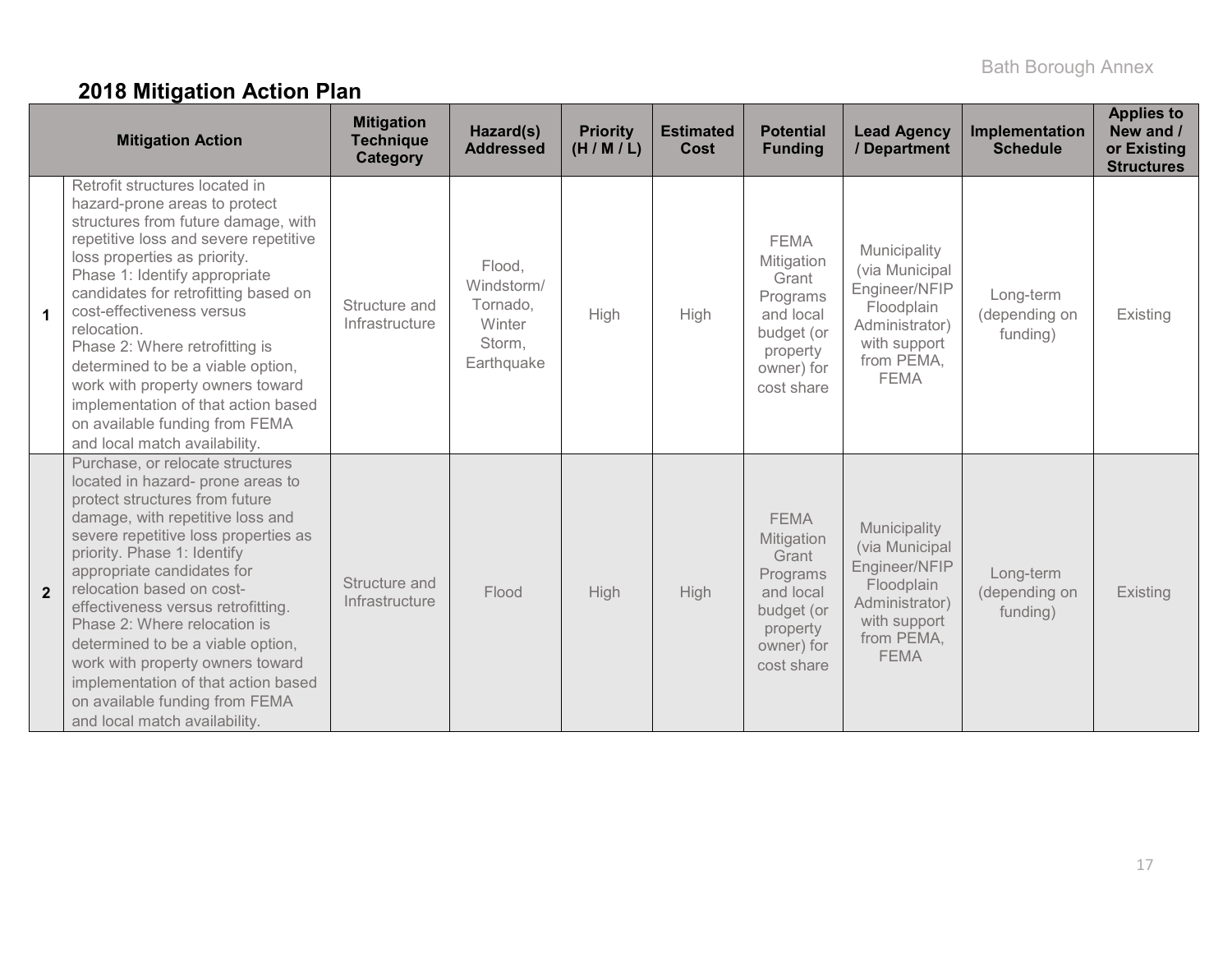|                | <b>Mitigation Action</b>                                                                                                                                                                                                                                                                                                                                                                                                                                                                                                                | <b>Mitigation</b><br><b>Technique</b><br>Category | Hazard(s)<br><b>Addressed</b>                       | <b>Priority</b><br>(H/M/L) | <b>Estimated</b><br>Cost | <b>Potential</b><br><b>Funding</b> | <b>Lead Agency</b><br>/ Department                                                                                               | Implementation<br><b>Schedule</b> | <b>Applies to</b><br>New and /<br>or Existing<br><b>Structures</b> |
|----------------|-----------------------------------------------------------------------------------------------------------------------------------------------------------------------------------------------------------------------------------------------------------------------------------------------------------------------------------------------------------------------------------------------------------------------------------------------------------------------------------------------------------------------------------------|---------------------------------------------------|-----------------------------------------------------|----------------------------|--------------------------|------------------------------------|----------------------------------------------------------------------------------------------------------------------------------|-----------------------------------|--------------------------------------------------------------------|
| $\overline{3}$ | Maintain compliance with and good-<br>standing in the NFIP including<br>adoption and enforcement of<br>floodplain management<br>requirements (e.g. regulating all<br>new and substantially improved<br>construction in Special Hazard<br>Flood Areas), floodplain<br>identification and mapping, and<br>flood insurance outreach to the<br>community. Further, continue to<br>meet and/or exceed the minimum<br>NFIP standards and criteria through<br>the following NFIP- related<br>continued compliance actions<br>identified below. | Local Plans<br>and<br><b>Regulations</b>          | Flood.<br>Windstorm/<br>Tornado.<br>Winter<br>Storm | High                       | $Low -$<br><b>Medium</b> | Municipal<br><b>Budget</b>         | Municipality<br>(via Municipal<br>Engineer/NFIP<br>Floodplain<br>Administrator)<br>with support<br>from PEMA,<br><b>ISO FEMA</b> | Ongoing                           | New &<br>Existing                                                  |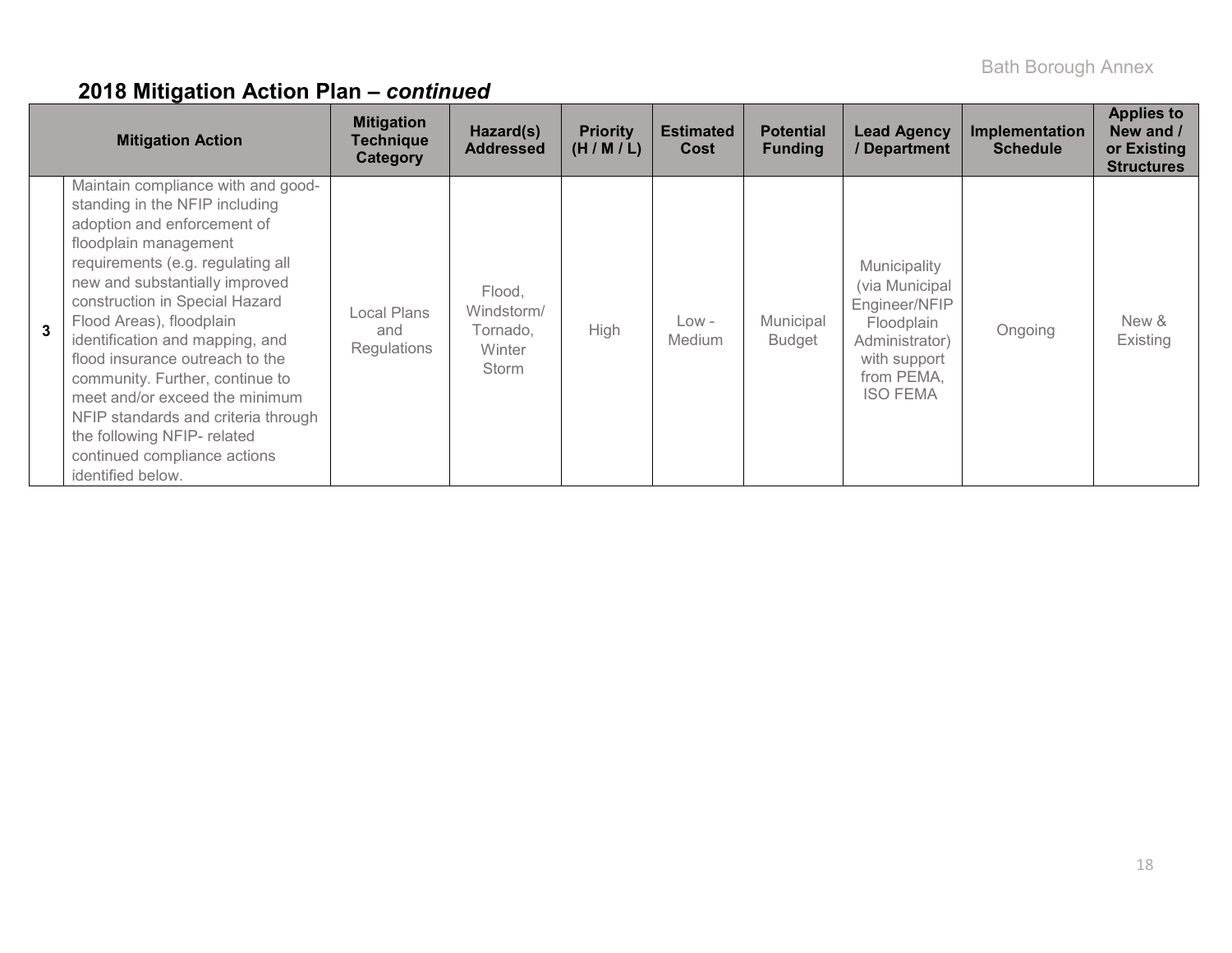|   | <b>Mitigation Action</b>                                                                                                                                                                                                                                                                                                                                                                                                                                                                                                                                                                                                                                                                                                                                                                                                                                                                                                                                                                                                                                                                      | <b>Mitigation</b><br><b>Technique</b><br>Category | Hazard(s)<br><b>Addressed</b> | <b>Priority</b><br>(H/M/L) | <b>Estimated</b><br>Cost | <b>Potential</b><br><b>Funding</b> | <b>Lead Agency</b><br>/ Department                                       | Implementation<br><b>Schedule</b> | <b>Applies to</b><br>New and /<br>or Existing<br><b>Structures</b> |
|---|-----------------------------------------------------------------------------------------------------------------------------------------------------------------------------------------------------------------------------------------------------------------------------------------------------------------------------------------------------------------------------------------------------------------------------------------------------------------------------------------------------------------------------------------------------------------------------------------------------------------------------------------------------------------------------------------------------------------------------------------------------------------------------------------------------------------------------------------------------------------------------------------------------------------------------------------------------------------------------------------------------------------------------------------------------------------------------------------------|---------------------------------------------------|-------------------------------|----------------------------|--------------------------|------------------------------------|--------------------------------------------------------------------------|-----------------------------------|--------------------------------------------------------------------|
| 4 | Conduct and facilitate community<br>and public education and outreach<br>for residents and businesses to<br>include, but not be limited to, the<br>following to promote and effect<br>natural hazard risk reduction:<br>Provide and maintain links to the<br>HMP website, and regularly post<br>notices on the County/municipal<br>homepage(s) referencing the HMP<br>webpages. Prepare and distribute<br>informational letters to flood<br>vulnerable property owners and<br>neighborhood associations,<br>explaining the availability of<br>mitigation grant funding to mitigate<br>their properties, and instructing<br>them on how they can learn more<br>and implement mitigation. Use<br>email notification systems and<br>newsletters to better educate the<br>public on flood insurance, the<br>availability of mitigation grant<br>funding, and personal natural<br>hazard risk reduction measures.<br>Work with neighborhood<br>associations, civic and business<br>groups to disseminate information<br>on flood insurance and the<br>availability of mitigation grant<br>funding. | <b>Education</b> and<br>Awareness                 | All Hazards                   | High                       | $Low-$<br>Medium         | Municipal<br><b>Budget</b>         | Municipality<br>with support<br>from Planning<br>Partners,<br>PEMA, FEMA | Short-term                        | N/A                                                                |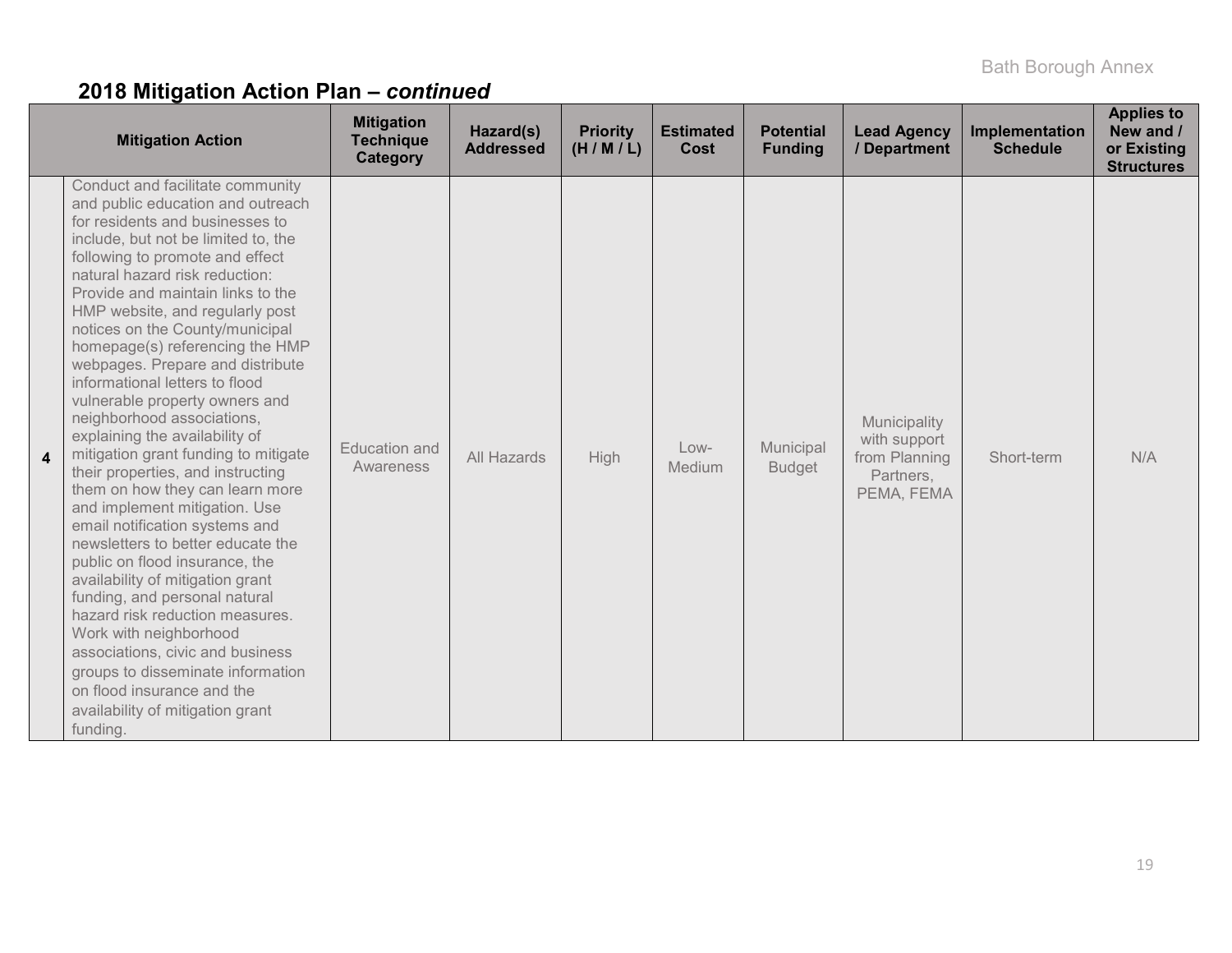|                | <b>Mitigation Action</b>                                                                                                                                                                                                                                                                                                                                                                                        | <b>Mitigation</b><br><b>Technique</b><br><b>Category</b> | Hazard(s)<br><b>Addressed</b>                              | <b>Priority</b><br>(H/M/L) | <b>Estimated</b><br>Cost | <b>Potential</b><br><b>Funding</b> | <b>Lead Agency</b><br>/ Department                                                                                           | Implementation<br><b>Schedule</b> | <b>Applies to</b><br>New and /<br>or Existing<br><b>Structures</b> |
|----------------|-----------------------------------------------------------------------------------------------------------------------------------------------------------------------------------------------------------------------------------------------------------------------------------------------------------------------------------------------------------------------------------------------------------------|----------------------------------------------------------|------------------------------------------------------------|----------------------------|--------------------------|------------------------------------|------------------------------------------------------------------------------------------------------------------------------|-----------------------------------|--------------------------------------------------------------------|
| 5              | Begin and/or continue the process<br>to adopt higher regulatory standards<br>to manage flood risk (i.e. increased<br>freeboard, cumulative substantial<br>damage/improvements) and<br>sinkhole risk (e.g. carbonate<br>bedrock standards).                                                                                                                                                                      | <b>Local Plans</b><br>and<br>Regulations                 | Flood;<br>Subsidence/<br>Sinkholes                         | High                       | Low                      | Municipal<br><b>Budget</b>         | Municipality<br>(via Municipal<br>Engineer/NFIP<br>Floodplain<br>Administrator)<br>with support<br>from PEMA,<br><b>FEMA</b> | Short-term                        | New &<br>Existing                                                  |
| 6              | Determine if a Community<br>Assistance Visit (CAV) or<br><b>Community Assistance Contact</b><br>(CAC) is needed, and schedule if<br>needed.                                                                                                                                                                                                                                                                     | <b>Local Plans</b><br>and<br>Regulations                 | Flood,<br>Windstorm/<br>Tornado,<br>Winter<br><b>Storm</b> | Medium                     | Low                      | Municipal<br><b>Budget</b>         | <b>NFIP</b><br>Floodplain<br>Administrator<br>with support<br>from PA DEP,<br>PEMA, FEMA                                     | Short-term                        | N/A                                                                |
| $\overline{7}$ | Have designated NFIP Floodplain<br>Administrator (FPA) become a<br>Certified Floodplain Manager<br>through the ASFPM and/or pursue<br>relevant continuing education<br>training such as FEMA Benefit-Cost<br>Analysis.                                                                                                                                                                                          | <b>Local Plans</b><br>and<br>Regulations                 | Flood,<br>Windstorm/<br>Tornado,<br>Winter<br><b>Storm</b> | High                       | Low                      | Municipal<br><b>Budget</b>         | <b>NFIP</b><br>Floodplain<br>Administrator                                                                                   | Short-term<br>(DOF)               | N/A                                                                |
| 8              | Participate in the Community<br>Rating System (CRS) to further<br>manage flood risk and reduce flood<br>insurance premiums for NFIP<br>policyholders. This shall start with<br>the submission to FEMA-DHS of a<br>Letter of Intent to join CRS,<br>followed by the completion and<br>submission of an application to the<br>program once the community's<br>current compliance with the NFIP is<br>established. | <b>Local Plans</b><br>and<br>Regulations                 | Flood,<br>Windstorm/<br>Tornado,<br>Winter<br><b>Storm</b> | Medium                     | Low                      | Municipal<br><b>Budget</b>         | <b>NFIP</b><br>Floodplain<br>Administrator<br>with support<br>from PADEP,<br>PEMA, FEMA                                      | Short-term                        | N/A                                                                |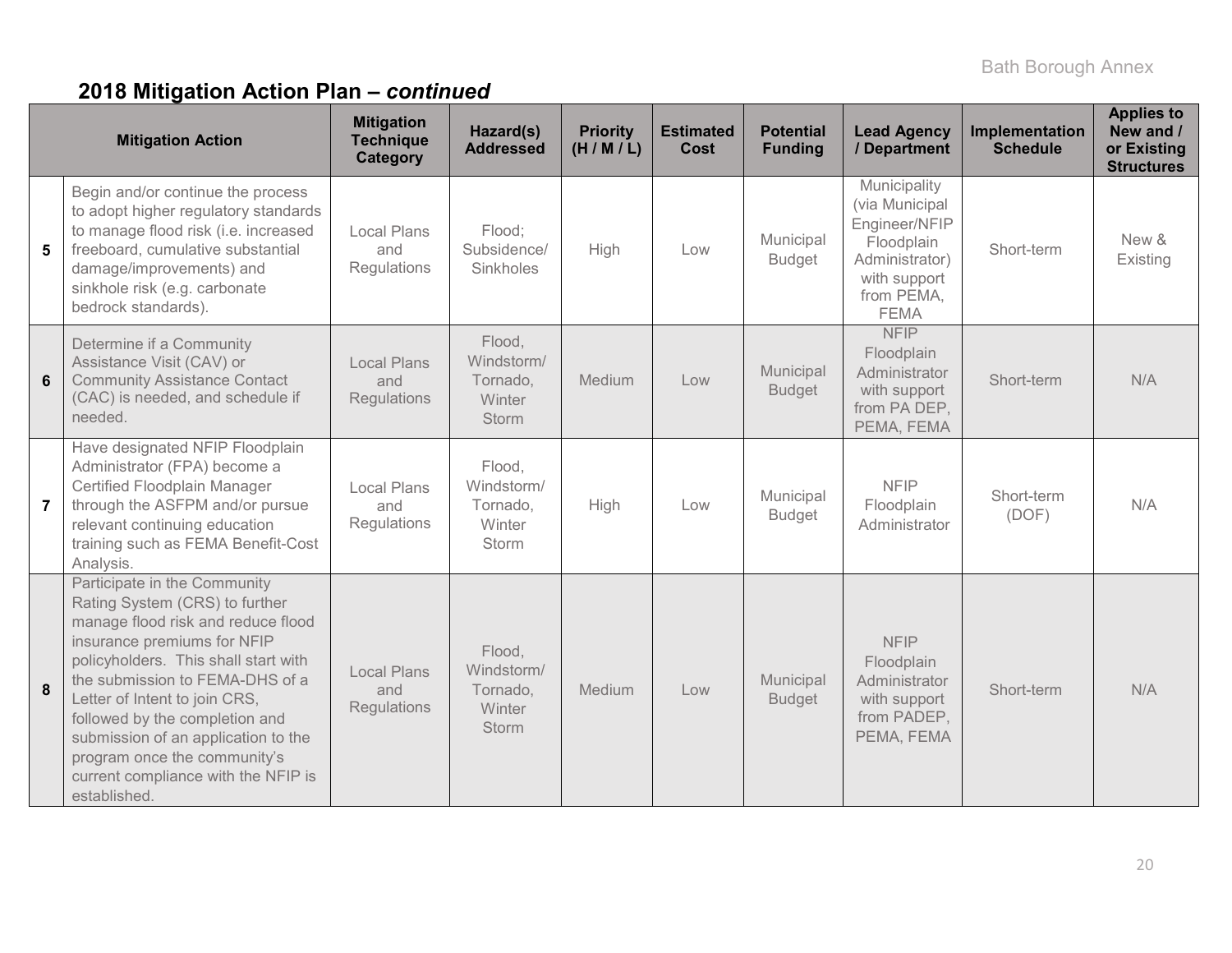|    | <b>Mitigation Action</b>                                                                                                                                                                                                                                            | <b>Mitigation</b><br><b>Technique</b><br><b>Category</b> | Hazard(s)<br><b>Addressed</b>                       | <b>Priority</b><br>(H/M/L) | <b>Estimated</b><br>Cost                  | <b>Potential</b><br><b>Funding</b>                                                                        | <b>Lead Agency</b><br>/ Department                                                                                                                                               | Implementation<br><b>Schedule</b> | <b>Applies to</b><br>New and /<br>or Existing<br><b>Structures</b> |
|----|---------------------------------------------------------------------------------------------------------------------------------------------------------------------------------------------------------------------------------------------------------------------|----------------------------------------------------------|-----------------------------------------------------|----------------------------|-------------------------------------------|-----------------------------------------------------------------------------------------------------------|----------------------------------------------------------------------------------------------------------------------------------------------------------------------------------|-----------------------------------|--------------------------------------------------------------------|
| 9  | Obtain and archive elevation<br>certificates for NFIP compliance.                                                                                                                                                                                                   | <b>Local Plans</b><br>and<br>Regulations                 | Flood,<br>Windstorm/<br>Tornado,<br>Winter<br>Storm | High                       | Low                                       | Municipal<br><b>Budget</b>                                                                                | <b>NFIP</b><br>Floodplain<br>Administrator                                                                                                                                       | Ongoing                           | N/A                                                                |
| 10 | Continue to support the<br>implementation, monitoring,<br>maintenance, and updating of this<br>Plan, as defined in Section 7.0                                                                                                                                      | All<br>Categories                                        | All Hazards                                         | High                       | $Low -$<br>High (for<br>5-year<br>update) | Municipal<br>Budget,<br>possibly<br><b>FEMA</b><br>Mitigation<br>Grant<br>Funding for<br>5-year<br>update | Municipality<br>(via mitigation<br>planning point<br>of contacts)<br>with support<br>from Planning<br><b>Partners</b><br>(through their<br>Points of<br>Contact),<br><b>PEMA</b> | Ongoing                           | New &<br>Existing                                                  |
| 11 | Complete the ongoing updates of<br>the Comprehensive Emergency<br>Management Plans.                                                                                                                                                                                 | Local Plans<br>and<br>Regulations                        | All Hazards                                         | High                       | Low                                       | Municipal<br><b>Budget</b>                                                                                | Municipality<br>with support<br>from PEMA                                                                                                                                        | Ongoing                           | New &<br>Existing                                                  |
| 12 | Create/enhance/maintain mutual<br>aid agreements with neighboring<br>communities for continuity of<br>operations.                                                                                                                                                   | All<br>Categories                                        | All Hazards                                         | High                       | Low                                       | Municipal<br><b>Budget</b>                                                                                | Municipality<br>with support<br>from<br>Surrounding<br>municipalities<br>and County                                                                                              | Ongoing                           | New &<br>Existing                                                  |
| 13 | Develop and maintain capabilities to<br>process FEMA/PEMA paperwork<br>after disasters; qualified damage<br>assessment personnel - Improve<br>post-disaster capabilities - damage<br>assessment; FEMA/PEMA<br>paperwork compilation,<br>submissions, record-keeping | Education and<br>Awareness                               | All Hazards                                         | Medium                     | Medium                                    | Municipal<br><b>Budget</b>                                                                                | Municipality<br>with support<br>from County,<br>PEMA, FEMA                                                                                                                       | Short-term                        | N/A                                                                |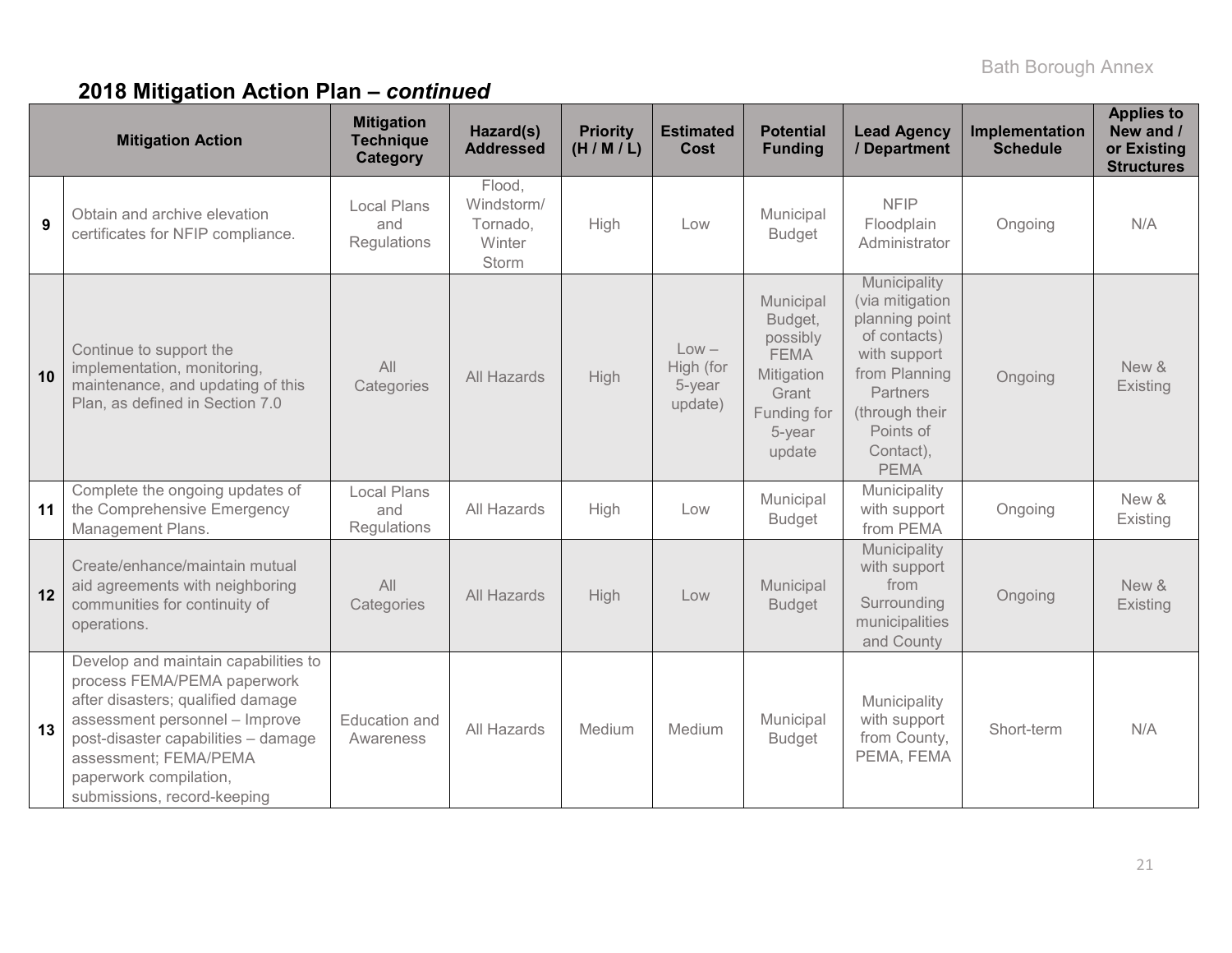|    | <b>Mitigation Action</b>                                                                                                                                                                                                                                                                                                                                               | <b>Mitigation</b><br><b>Technique</b><br>Category | Hazard(s)<br><b>Addressed</b>                                         | <b>Priority</b><br>(H/M/L) | <b>Estimated</b><br><b>Cost</b>   | <b>Potential</b><br><b>Funding</b>                                  | <b>Lead Agency</b><br>/ Department                                             | Implementation<br><b>Schedule</b>  | <b>Applies to</b><br>New and /<br>or Existing<br><b>Structures</b> |
|----|------------------------------------------------------------------------------------------------------------------------------------------------------------------------------------------------------------------------------------------------------------------------------------------------------------------------------------------------------------------------|---------------------------------------------------|-----------------------------------------------------------------------|----------------------------|-----------------------------------|---------------------------------------------------------------------|--------------------------------------------------------------------------------|------------------------------------|--------------------------------------------------------------------|
| 14 | Work with regional agencies (i.e.<br>County and PEMA) to help develop<br>damage assessment capabilities at<br>the local level through such things<br>as training programs, certification of<br>qualified individuals (e.g. Code<br>officials, floodplain managers,<br>engineers).                                                                                      | Education and<br>Awareness                        | All Hazards                                                           | Medium                     | Medium                            | Municipal<br>Budget,<br><b>FEMA</b><br><b>HMA</b> grant<br>programs | Municipality<br>with support<br>from County,<br><b>PEMA</b>                    | Short-, long-<br>term (DOF)        | N/A                                                                |
| 15 | Install generator to the new<br>municipal building site. The backup<br>generator site at the new municipal<br>building has been stubbed for<br>natural gas and electrical service.<br>The backup generator will provide<br>electrical service to the municipal<br>offices, volunteer fire department,<br>and public works department during<br>times of power outages. | Structure and<br>Infrastructure                   | All Hazards                                                           | High                       | Medium                            | Borough<br>budget/<br>grants                                        | Borough                                                                        | 2019                               | Existing                                                           |
| 16 | Replace storm water pipes adjacent<br>to Keystone Park Pavilion. Multi-<br>access driveway with water<br>drainage pipe does not carry<br>significant water flows. The site is<br>prone to flooding and overtopping,<br>which has caused significant<br>damage to the Park Pavilion in<br>previous mitigation cycles.                                                   | Structure and<br>Infrastructure                   | Flood                                                                 | Medium                     | Medium                            | Borough<br>budget/<br>grants                                        | Borough                                                                        | 2019                               | Existing                                                           |
| 17 | Work to minimize tree/electric line<br>conflicts with secondary service<br>lines. Primary lines are/should be<br>the responsibility of electric service<br>provider. Borough has completed<br>project like this along E. Main Street<br>(from Walnut to Chestnut Streets)<br>and Green Street.                                                                         | Structure and<br>Infrastructure                   | Windstorm/<br>Tornado,<br>Winter<br>Storm,<br>Utility<br>Interruption | Medium                     | \$3,000 to<br>\$7,000<br>annually | Borough<br>General<br>Fund                                          | Public<br>Works/Private<br>- Independent<br><b>Tree Service</b><br>Contractors | Spring and/or<br>fall of each year | New &<br>Existing                                                  |